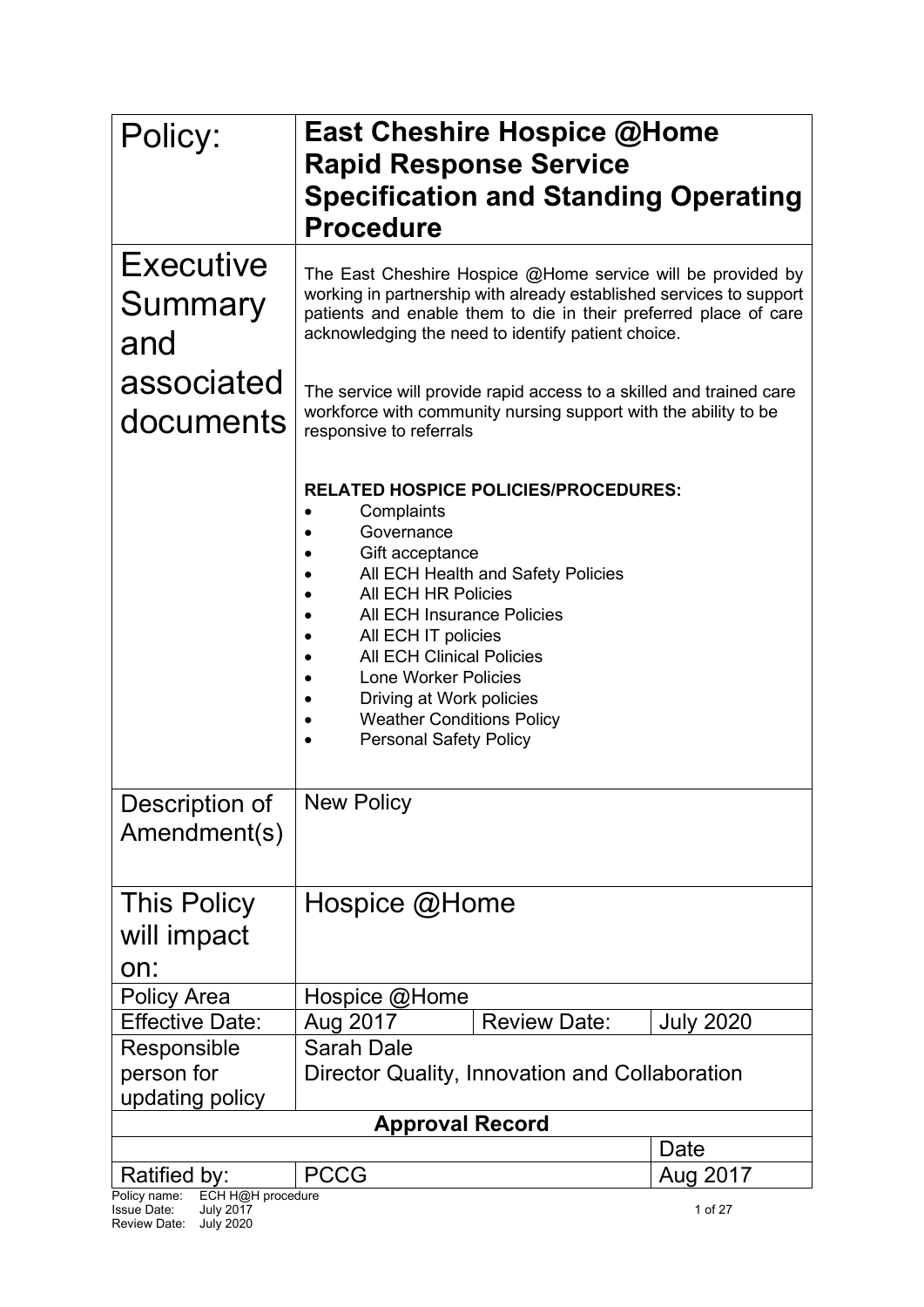|      | <b>Board</b>   | Aug 2017 |
|------|----------------|----------|
| CEO: | Karyn Johnston |          |



# **1.0 INTRODUCTION**

NHS England: Actions for End of Life 2014-16 document states approximately 1/2 million people die each year, with three quarters of deaths expected. High quality end of life care is required and can be facilitated by health care professionals providing they have time, education, training, and support. Around half a million carers provide care to people at end of life with a proportion of these people having complex needs that require access to support and advice from healthcare professionals trained in specialist palliative care.

The Choice in End of Life Care Programme Board (2015) carried out an extensive patient survey that provided the government with advice on improving the experience and quality of care for patients at end of life, generally the evidence suggests that although in many cases PPD was the patient's own home, many patients were not achieving their preferred place of death.

There is an increasing acknowledgment that a significant proportion of terminally ill patients' in the UK would wish to die at home. Population studies of preferred places of death [PPD] indicate that over 60% of people including those who are not facing a life limiting illness wish to die at home, although unfortunately following a population study of just under 10,000 adults across England, only 34 % have been able to achieve their PPD. 28% wished to be in the presence of family and friends and 24% stated they wished to be pain free (British Social Attitudes survey, 2012).

The NICE Quality Standard for end of life care for adults (2011) set 16 quality statements providing a picture of what high quality end of life care should look like and putting more emphasis on timely holistic, personalised care, appropriate to patient need.

All Patients at the end of life should have an individual needs assessment, care plan and provided, enabling them to die supported in their chosen place of care (Palliative and Supported Care Strategy for NHS Birmingham East and North, 2007).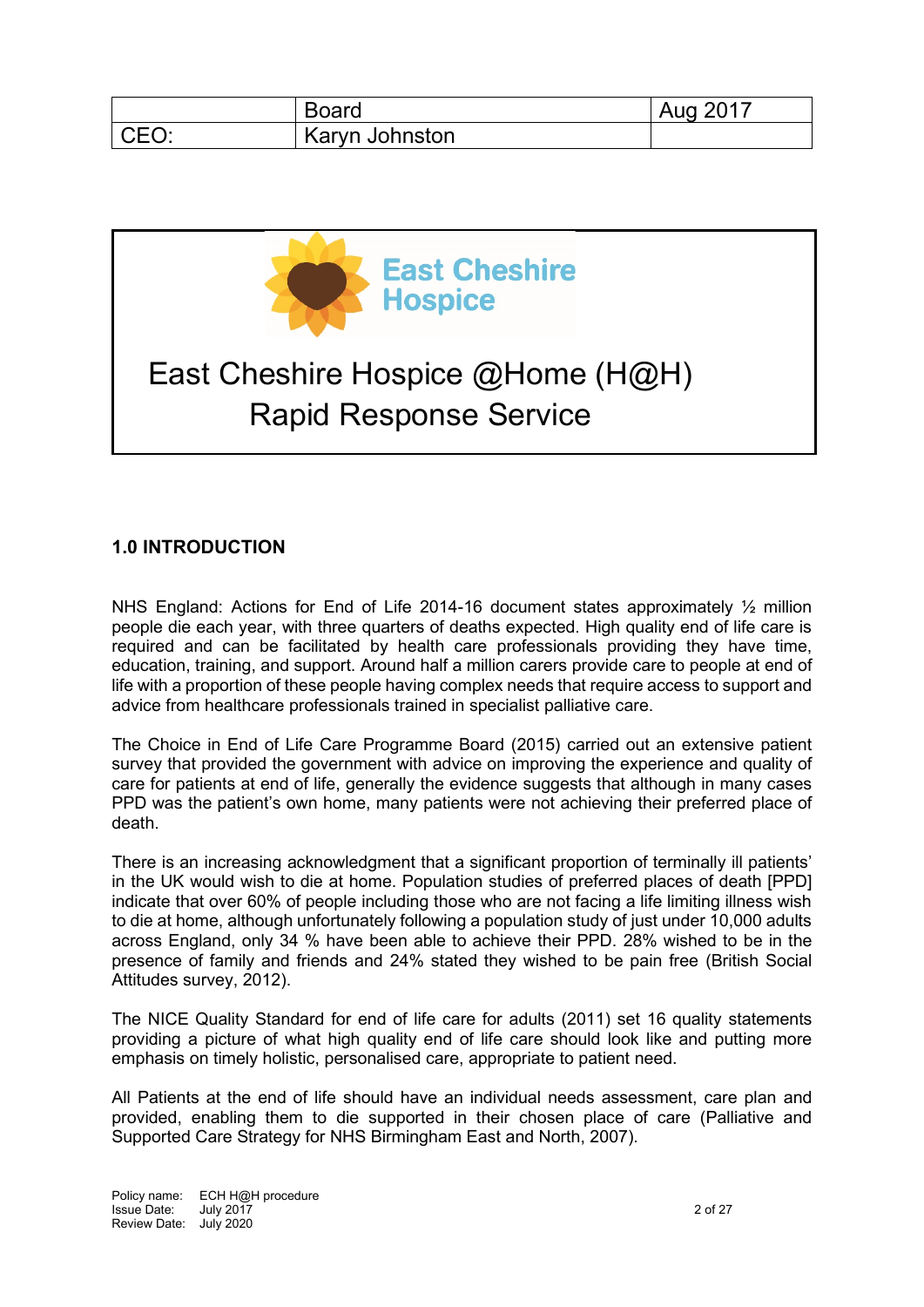The East Cheshire Hospice @Home service will be provided by working in partnership with already established services to support patients and enable them to die in their preferred place of care acknowledging the need to identify patient choice.

## **2.0 AIM**

The purpose of the East Cheshire Hospice @Home Service (H@H) is to offer additional support to that which is provided by the statutory services already established. H@H aims to support palliative and end of life patients within their usual place of residence and to die at home if that is their preferred place of care as a priority, and where prognosis is anticipated to be a few weeks.

The main objective is to facilitate a dignified and comfortable end of life if the patient's preferred place of death is their home. Carers need to be included in negotiations as support for them is often necessary to fulfil the patient's preference for care.

A high level of communication is required between all health care professionals involved in the patient's care, and they will aim to facilitate the following:

- Providing practical care and emotional support in the last 3 months of life, with the priority given to those in the terminal stage - the last days of life initially, to the general practice registered population of East Cheshire.
- Providing additional support for patients and family when discharged from hospital or hospice, and to support rapid discharge for end of life care.
- Working in collaboration with existing NHS service (District Nurses, Intermediate Care, Marie Curie, Macmillan, and Continuing Health Care).
- Being complementary to the district nursing service and work in partnership to provide seamless care and collaborative working with the statutory services
- Supporting the delivery of the Last days of Life template, with the overall aim being to enable patients at end of life to achieve their preferred place of care and death in the context of dignity and comfort.
- Providing an equitable service to all patients with need across East Cheshire, including hands on practical and social support, rapid and planned response with specialist assessment during the out of hours period.
- Helping to increase the number of patients who die at home by supporting patients to achieve their preferred place of care and death
- Prevent avoidable admissions for patients at end of life by offering support and reduce crisis
- To act as a source of specialist advice and support to generalist staff
- Ensuring regular evaluation of the service using the clinical governance framework.

# **3.0 EXPECTED OUTCOMES**

- Increase the number of deaths at home or the patients preferred place of care
- Reduction of inappropriate admissions
- Increased numbers of patients with a palliative diagnosis other than cancer being cared for at home, eg. Heart Failure, respiratory failure, neurological disorders, dementia, frailty, and elderly
- To decrease the number of patients that die in hospital
- Meeting the standards for End of Life Care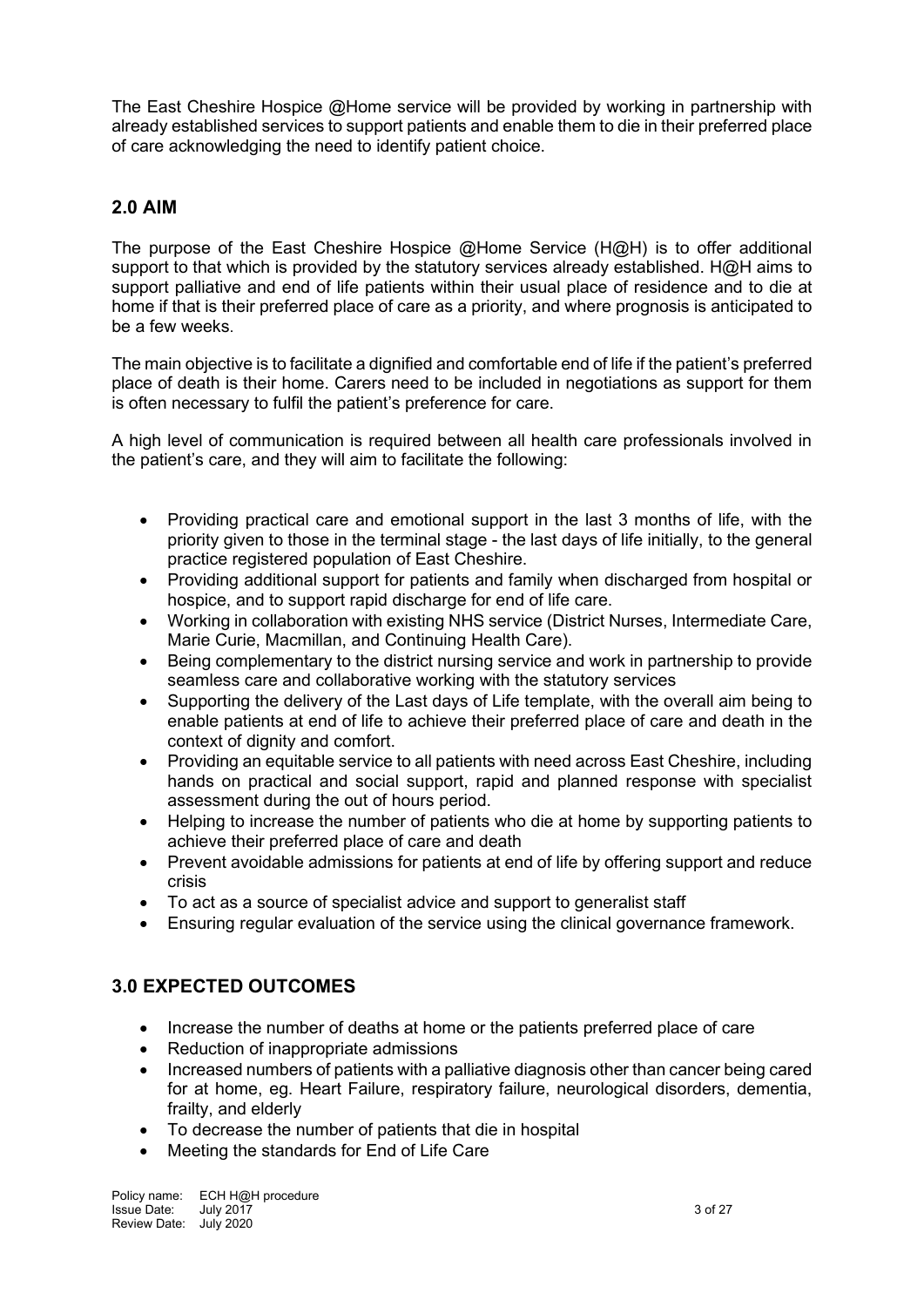East Cheshire Hospice @Home service will be required to demonstrate that it meets the needs of the patients and their families and that it is done in an effective and efficient way.

Using the Outcome Assessment and Complexity Collaborative suite of measurement tools (OACC) recommended by Hospice UK and the Cicely Saunders Institute, East Cheshire H@H Services aims to capture and demonstrate the impact of palliative care in a validated way.

# **4.0 EVIDENCE BASE AND COMPLIANCE WITH STATUTORY REQUIREMENTS**

- Care Quality Commission (Registration Regulations) 2009 (Part 4)
- Building on the Best' document recognising the importance of choices at the end of life, Dec 2004
- Data Protection Act 1998
- Department of Health; Our NHS Our Future
- Department of Health; National End of Life Care Strategy 2008
- Health and Safety Regulations
- Health & Social Care Act 2008 (Regulated Activities) Regulations 2014 (part 3)
- National Audit Office; Report on End of Life Care 2008
- National Forum for Hospice at Home 2007
- NHS England; Actions for End of Life 2014-16
- NICE Guidance (2004) improving Supportive and Palliative Care for Adults with Cancer.
- NICE Quality Standards 2011
- Palliative Care Strategy 2004
- White Paper; Our Health, Our Care, Our Say, focusing on the development pathways in the community

## **5.0 RELATED POLICIES AND PORCEDURES**

- Complaints
- Governance
- Gift acceptance
- All ECH Health and Safety Policies
- All ECH HR Policies
- All ECH Insurance Policies
- All ECH IT policies
- **All ECH Clinical Policies**
- Lone Worker Policies
- Driving at Work policies
- Weather Conditions Policy
- Personal Safety Policy

## **6.0 SCOPE**

The service will provide rapid access to a skilled and trained care workforce with community nursing support with the ability to be responsive to referrals from District Nurses, Macmillan Nurses, acute hospital nurses, and GPs. The service is not able to deliver a long-term care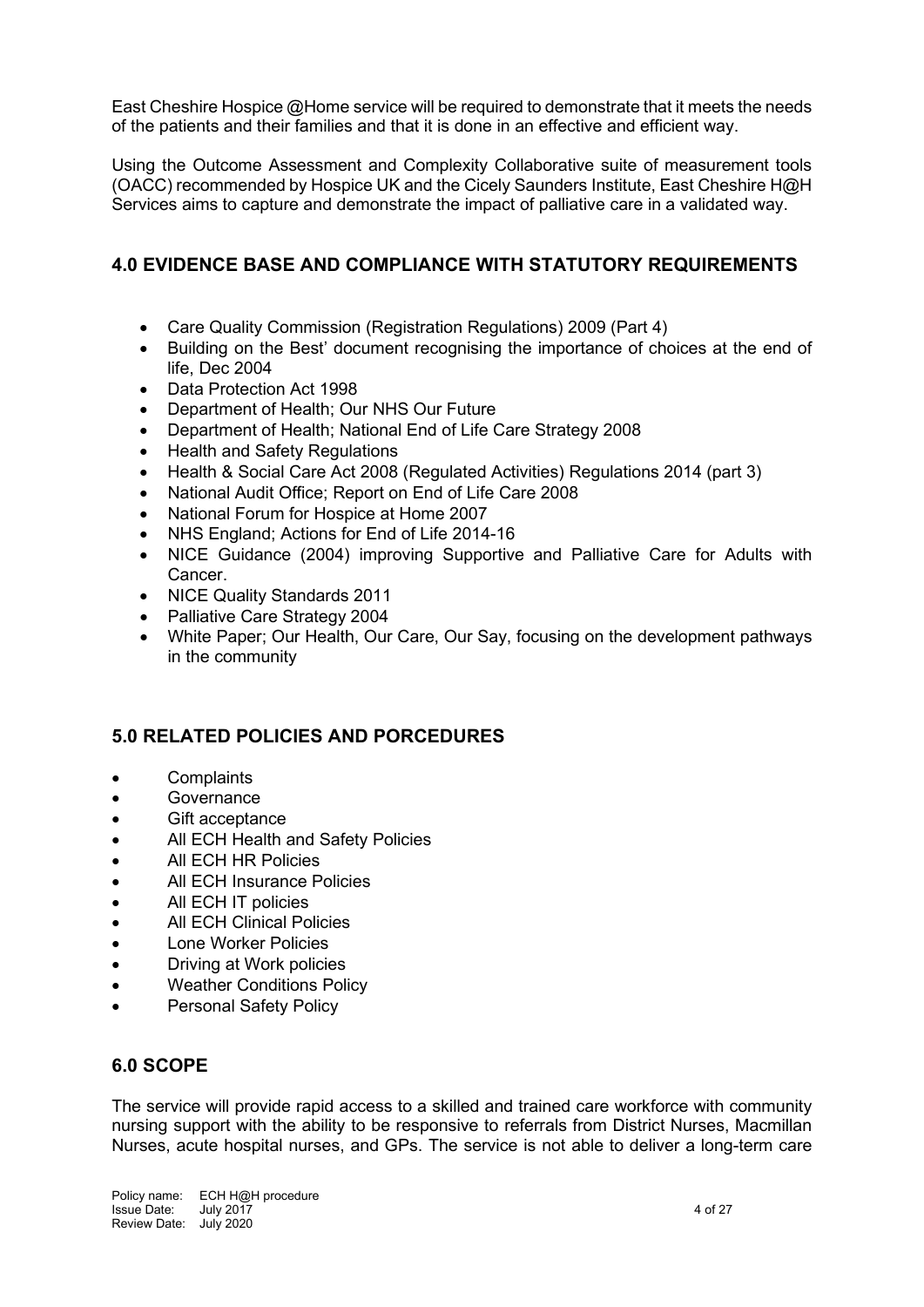package. It is a service that will support people at end of life for an assessed and agreed period by the H@H Rapid Response team.

East Cheshire H@H Rapid Response Service will offer patients within the locality of East Cheshire "timely and equitable access to a high-quality service across all settings, delivered by appropriately trained professionals".

Although the service will be a predominantly an unplanned service, we envisage that there may be the potential to offer a timely responding service to support patients who deteriorate at home and prevent avoidable admissions.

The East Cheshire H@H Service will operate Monday – Friday 6.30pm – 8am weekdays and 24 hours a day Saturday and Sunday and Bank Holidays. There will be a co-ordinator on duty 9.30am -5.30pm Monday to Friday to answer calls and plan care for the out of hours period.

This policy is relevant to all East Cheshire H@H staff and all the staff who work within the hospice and who can inform, refer, promote, and support the service.

The focus of the H@H Rapid Response Service is to provide outreach from a recognised Specialist Palliative Care unit that will support patients out of hours to remain at home during the end stages of their life and facilitate a dignified and comfortable death in the presence of their loved ones.

### **6.1 Whole System Relationships**

East Cheshire H@H Service will work in partnership with GP's, DN's, the Acute Trust and Out of Hours services across East Cheshire, Marie Curie and other Health Care providers within the system, to ensure seamless patient care, and ensure the patient's key worker is informed of patient's progress.

### **6.2 Interdependencies**

- General Practice
- Community Nursing Team
- Hospice Services
- Community Pharmacies
- Out of Hours Urgent Care Services
- Hospital Services
- Therapy services
- Bereavement Services
- North West Ambulance Service
- Chaplaincy Services
- Marie Curie
- **Commissioners**

### **6.3 Sub-Contractors**

The service does not currently use sub-contractors in the delivery of any aspect of service delivery.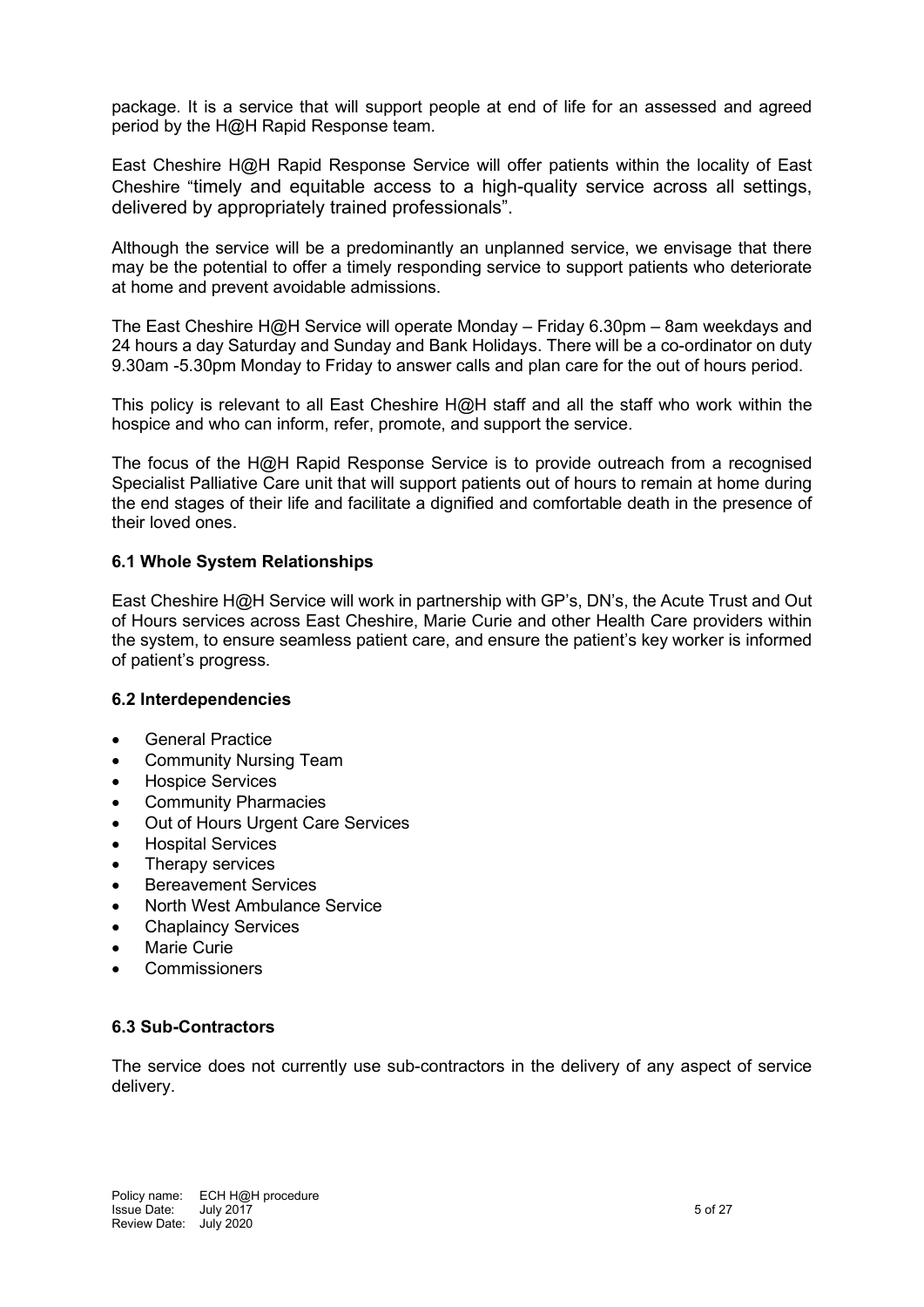# **7.0 REFERRAL, ACCESS AND ACCEPTANCE CRITERIA**

### **7.1 Geographic Boundaries**

This service is operational across East Cheshire.

## **7.2 Location of Service**

The service is available to patients in their own home wherever it is deemed to be.

| 7.3 Days and Hours of Operation - To cover 5 nights per week in conjunction with Marie |  |  |  |  |
|----------------------------------------------------------------------------------------|--|--|--|--|
| Curie                                                                                  |  |  |  |  |

| <b>MON</b>         | <b>TUE</b>       | <b>WED</b>         | <b>THUR</b>        | <b>FRI</b>         | <b>SAT</b> | <b>SUN</b> |
|--------------------|------------------|--------------------|--------------------|--------------------|------------|------------|
| Co-ordinator       | Co-ordinator     | Co-ordinator       | Co-ordinator       | Co-ordinator       | Rapid      | Rapid      |
| and                | and              | and                | and                | and                | response   | response   |
| assessments        | assessments      | assessments        | assessments        | assessments        | 24 hours   | 24 hours   |
| $9.30 - 5.30$ pm   | $9.30 - 5.30$ pm | $9.30 - 5.30$ pm   | $9.30 - 5.30$ pm   | $9.30 - 5.30$ pm   | 9pm-       | 9pm-       |
|                    |                  |                    |                    |                    | 8am        | 8am        |
| Night shift        | Night shift      | Night shift        | Night shift        | Night shift        |            |            |
| Rapid              | Rapid            | Rapid              | Rapid              | Rapid              |            |            |
| Response           | Response         | Response           | Response           | Response           |            |            |
| 6.30 <sub>pm</sub> | 6.30pm-          | 6.30 <sub>pm</sub> | 6.30 <sub>pm</sub> | 6.30 <sub>pm</sub> |            |            |
| 8.00am             | 8.00am           | 8.00am             | 8.00am             | 8.00am             |            |            |
|                    |                  |                    |                    |                    |            |            |

## **7.4 Accessibility**

East Cheshire H@H Rapid Response will ensure a seamless approach to the delivery of care via agreed communication systems upon receipt of referral. At all times we will ensure that the District Nurse will retain responsibility for the care of the patient and that Marie Curie continues to be first point of contact when organising night sits.

Palliative and End of Life patients will be assessed and identified by their General Practitioner/District Nurse (GP/DN), Specialist Nurse, Hospital Consultant or other Health Care Professional (HCP).

Patients will access the service through:

- Referral from HCP/GP
- Referral from Hospital
- Referral from DN service
- Self-referral supported by GP
- Care Homes and Nursing Homes

East Cheshire H@H Rapid Response Service will be required to demonstrate compliance and monitoring of:

- Equity of access to service for all vulnerable groups within East Cheshire.
- Reflect a duty to promote racial equality both in service delivery and workforce policies.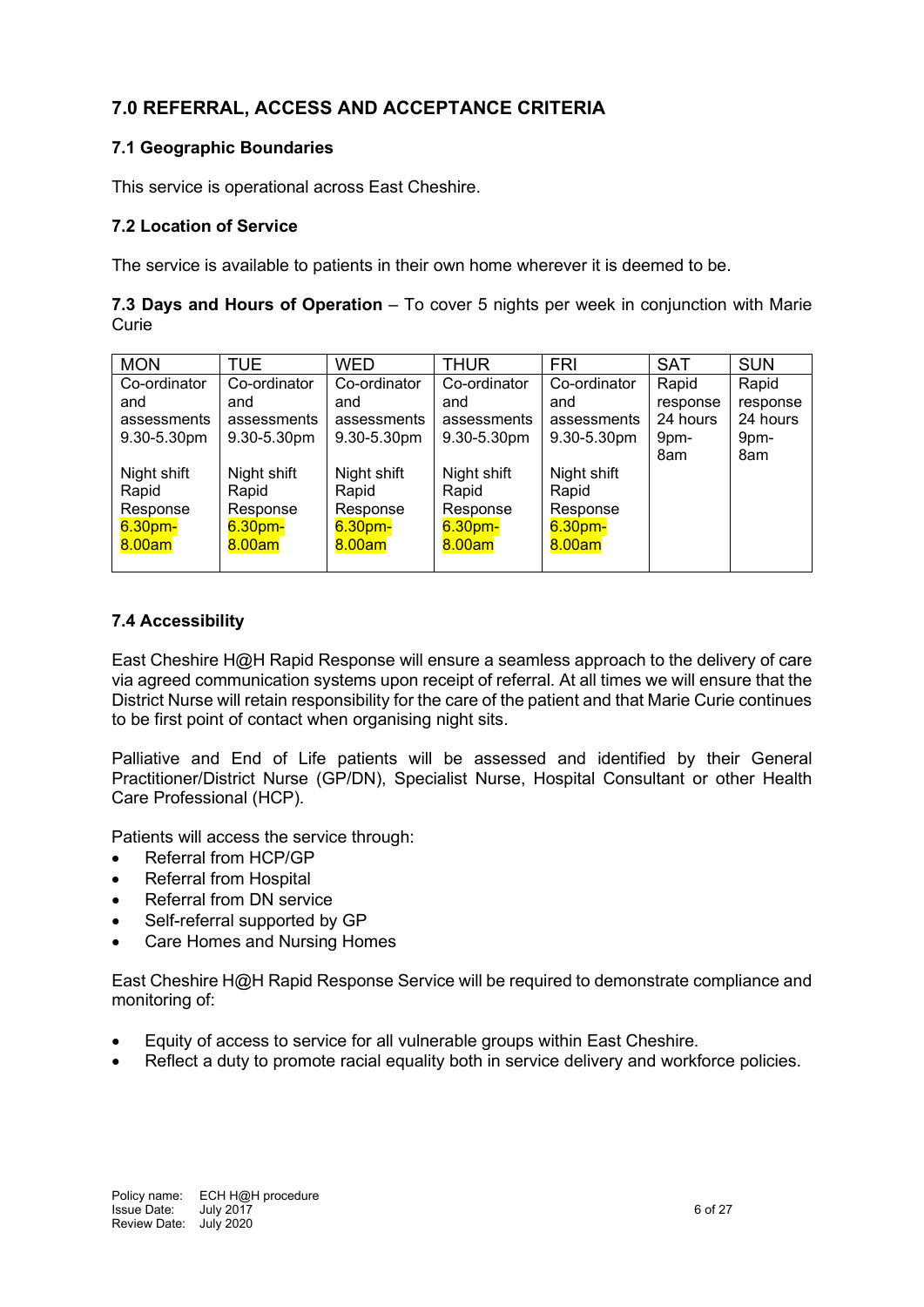## **7.5 Referral Criteria and Sources**

- Adults 18 years and upwards who have a life limiting illness and a choice to be cared for at home or to die at home discussed and documented.
- Have a life limiting illness and be assessed as being in the last 3 months of life with non-reversible deterioration.
- Patients will have a preferred place of care as home, have family and carers in support of this and where possible advanced care plans in place.
- Be on their GP's GSF register or added at point of referral.
- Have an identified need for the East Cheshire  $H@H$  service
- Will preferably be known to the District Nursing team and have a plan of care in place.
- Agree to the referral
- Will be agreeable to having a risk assessment of their environment and an initial assessment.
- It is preferable that patients have the appropriate paperwork in place to support the administration of end of life medications and to authorise nurse verification of death.
- DNACPR should be actively explored for patients who are referred to the hospice home service, particularly those referred for symptom control at EOL and whose PPD is home.

The care provided will cover 5 key areas:

- 1. Symptom management/support
- 2. Complex social support
- 3. Psychological and or spiritual support
- 4. Care and support for families and friends
- 5. Rapid intervention to support them to remain at home or to return home

Referrals will be monitored accurately with the record of the following made as a minimum:

- Source of referral
- Primary Diagnosis
- Reason for Referral
- Urgency of response

Referrals will be accepted from any Health Care Professionals within East Cheshire, predominantly District and Macmillan Nurses. Patients and Carers may also self-refer if the GP is aware.

When a referral is received the referrer will be notified. Contact with the key worker will be made before any service is provided to ensure sharing of information and partnership working.

### **7.6 Exclusion criteria**

- All patients under the age of 18
- Patients who do not meet the criteria for inclusion on the gold standards register
- Patients' who are not registered with a GP within East Cheshire
- Patient's with no life limiting illness except the frail/elderly at End Of Life
- Patients who have had chemotherapy and or radiotherapy in the last 14 days (oncology advice should be sought first)
- Patients who have been assessed as a risk to staff (each situation will be assessed on an individual basis).

### **Patients who are not thought to be in the last 3 months of life** *do not* **fit the criteria for Hospice @Home Rapid Response, although an on-hold referral can be sent so the**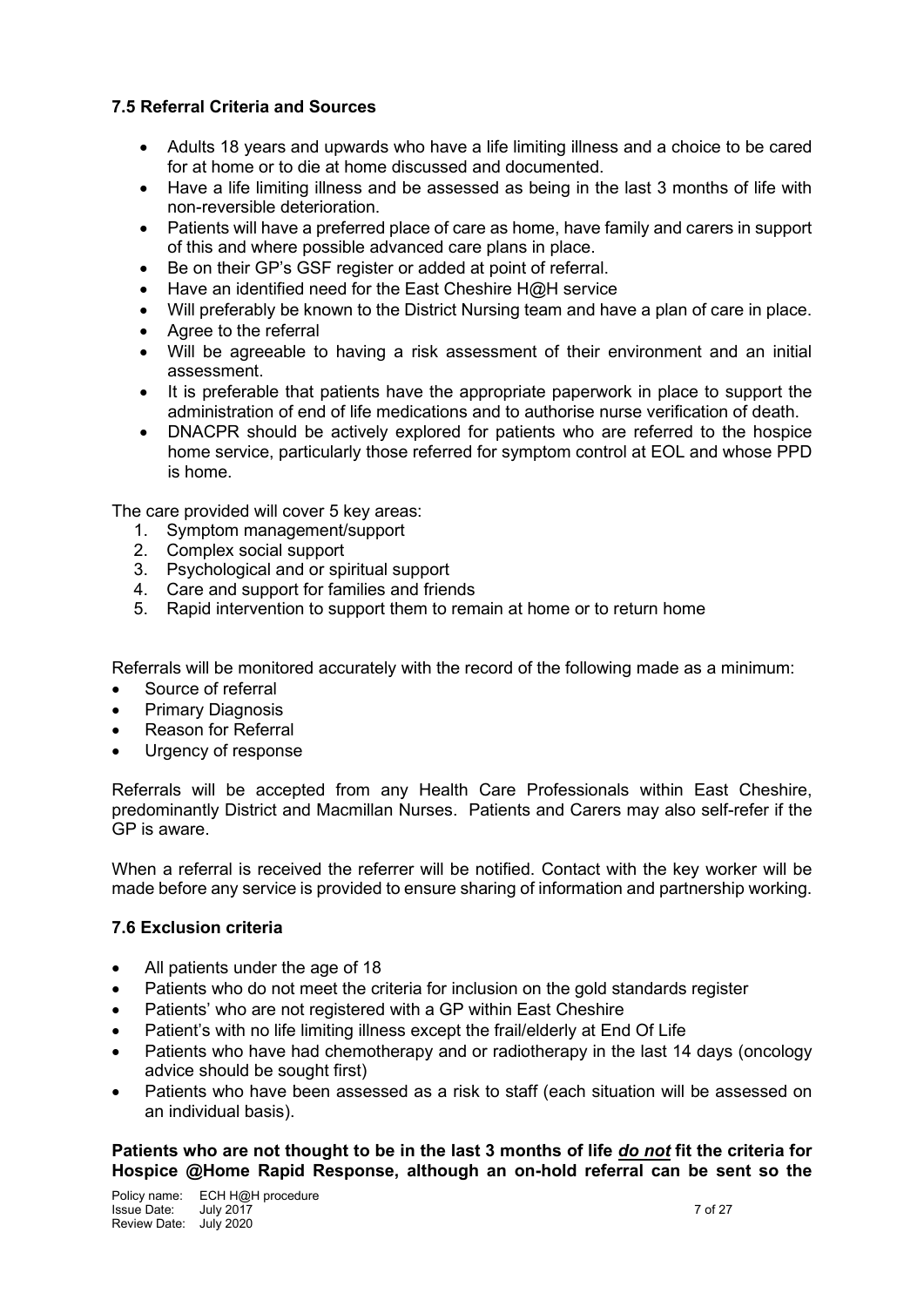**patient information is available in case of rapid decline and crisis intervention is needed.**

### **8.0 SERVICE DELIVERY**

### **8.1 Service Description**

- Input from H@H Rapid Response service can be offered within the last 3 months of life providing that H@H Rapid Team have the capacity to commit to undertaking the care alongside community services during the out of hours period.
- The team will offer specialist skills of hospice staff in a person's home, providing support at night and during the weekend hours.
- The team will consist of trained nurses and health care assistants.
- Hospice @Home Rapid Response Service works collaboratively with other health and social care providers aiming to work in conjunction with, and in addition to such services, utilising open and free communication between organisations.
- The integrated service will provide End of Life care incorporating the NICE guidance and using the End of Life tools. The service will be integral to the existing tools such as the Last Days of Life template, the Gold Standard Framework, and the Preferred Priorities of Care.
- Where involved, the community key worker eg. District Nurse, Community Matron etc. will retain autonomous responsibility for co-ordinating care requirements. Other key professionals may be Continuing Health Care Co-ordinator, Social Worker or Macmillan nurse.
- Referrals will be accepted by the H@H Rapid Response Service co-ordinator and can be made directly to the H@H Rapid Response Service team by any health care professional working within East Cheshire. All referrals will be co-ordinated by a registered nurse from East Cheshire H@H Rapid Response Team.
- All referrals will need a completed electronic referral form emailed to the team.
- Telephone referrals can also be accepted when the referral is urgent, **but must be** followed up with a referral form as soon as possible.
- The referral information needed contributes to a key aspect of co-ordinating care services and enables the registered nurse to review and assess the current care provision which will enable appropriate prioritisation and allocation of resources.
- Once a referral is received and accepted, arrangements will be made for a trained nurse to visit and carry out a first assessment prior to care commencing.
- Urgent referrals must be followed up with a phone call to the coordinator to facilitate a timely response.
- East Cheshire H@H Rapid Response will support rapid discharge from the hospital for patients requiring end of life care, alongside other community services, if this is the patient and families wish to be at home. Where relevant patients who are waiting to be admitted to the hospice/hospital or wish to go home and are awaiting other service input, can be supported by the H@H Rapid Response Service team.
- East Cheshire H@H Rapid Response will support patients being discharged to a nursing home following an In-Patient Unit (IPU) admission in accordance with this Standard Operating Procedure (SOP).
- East Cheshire H@H Rapid Response will support patients within residential and Nursing Home environments at end of life. The support given will be advice on symptoms and care, not hands on nursing care.
- Practical nursing care and emotional support will be provided between the hours of 6.30pm – 8am Monday – Friday and over the 24-hour period at weekends and Bank **Holidavs**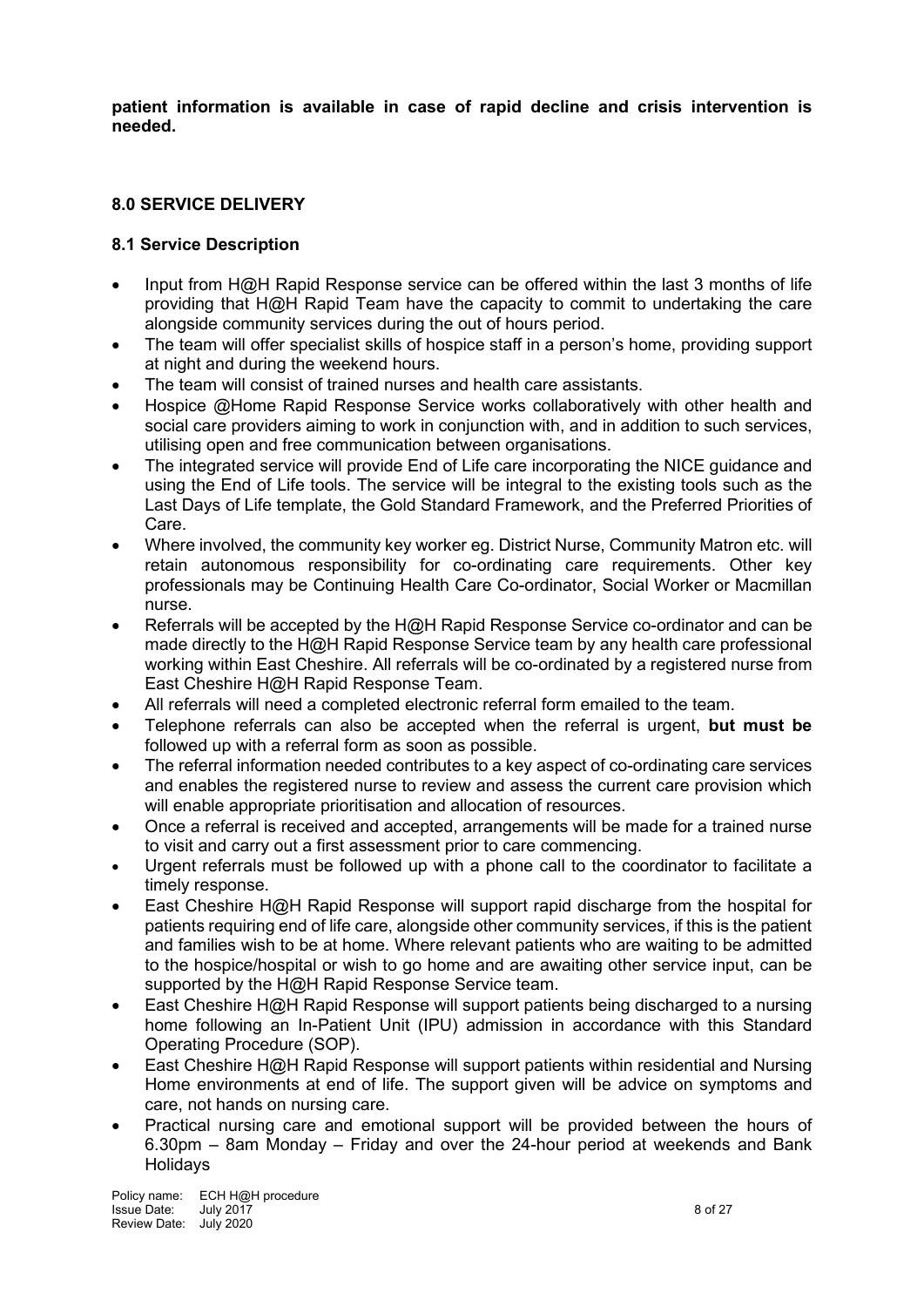- H@H Rapid Response Service will provide rapid and planned response to patient need regardless of diagnosis at end of life.
- Hospice @Home will provide Rapid response when required to prevent inappropriate admissions to hospital at end of life.
- H@H Rapid Response Service will provide access to specialist palliative advice
- A patient information pack will be provided and given to the patient and their family at the commencement of the service.
- H@H Rapid Response Service will provide pre-bereavement support and bereavement follow-up can be arranged with other key healthcare professionals as appropriate. Carers and relatives will be supported and invited to attend the remembrance and light up a life service.
- Ongoing audit and governance to be in place across the organisation to establish ongoing standards of practice.

Referrals may be declined if it is deemed that the needs of the patient **do not** fit the criteria. In these instances, the referrer and main keyworkers will be contacted.

# **9.0 THE TEAM**

The team will consist of:

- Clinical Lead 9.30 -5.30pm Monday Friday (times will be flexible to need)
- A Team of Trained Nurses and Health Care Assistants working Out of Hours and during the day weekends
- Administration support Monday Friday.

## **9.1 Clinical Lead**

To direct the overall running of the service and support the team with annual appraisal, clinical supervision, objective setting, and continual service development.

The Clinical lead will report to the Director of Clinical Services and will engage with regular 1:1's and receive a documented yearly appraisal.

## **9.1.1 Role of the H@H Team Clinical Lead**

- To manage and develop the team as per the Operational Policy
- Communication with all stakeholders
- To manage the on-going development of operational policies
- To facilitate the service off duty rota and annual leave
- To monitor standards of clinical care of the team
- To manage absence as Hospice policy
- To liaise with the Hospice's Senior Management Team, District Nursing Managers and other stakeholders in the review and future development of the team
- Undertake holistic assessments of referred patients and building on the information recorded in the District Nurse assessment to reduce the number of times the patient gives the same information.
- To liaise with the Continuing Health Care Team, to take referrals for packages of care, dependant on capacity.
- To ensure data on clinical activity for Domiciliary Care is recorded correctly, to enable correct reporting for Finance Team.
- Undertake a risk assessment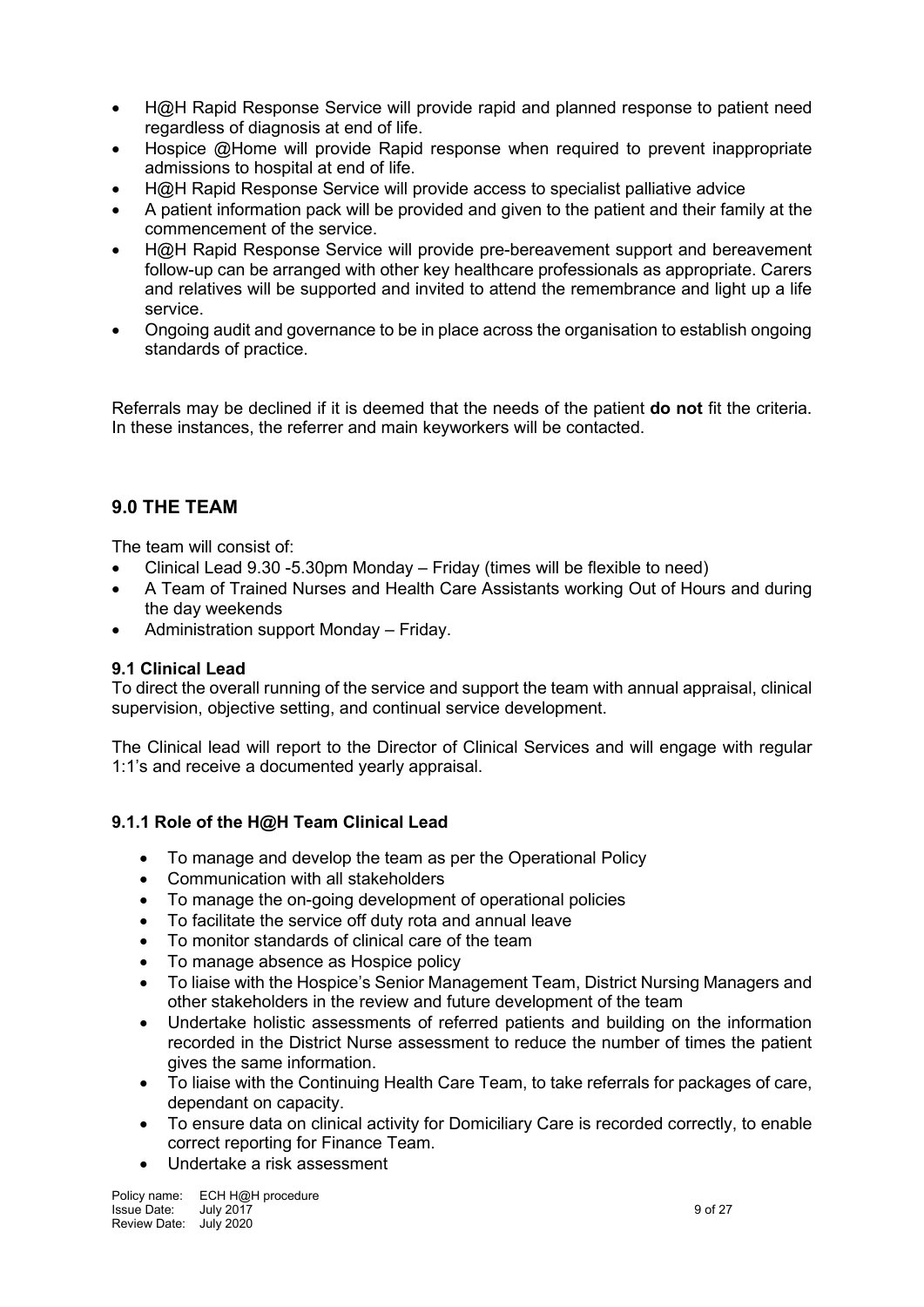- Will support the family, registered nurses within the team and HCA's, and build and promote good working relationships with the families, referrer and Hospice staff.
- Agree with the patient and family a plan of care that H@H Domiciliary Care Service will implement coordinating with the DN Care Plans and will liaise with all members of the MDT to provide seamless care.
- Assist and support rapid discharge from hospice or hospital.

### **9.2 Care Co-ordinator**

To support the clerical function of the team, including the collection and collation of activity data and feedback to demonstrate the worth and value of the service.

A care co-ordinator will have access to Clinical and Medical support and links with the Sunflower Centre Day Services and In-Patient Unit at the Hospice.

The Care Co-ordinator will report to the H@H Clinical Lead and will engage with regular 1:1's and receive a documented yearly appraisal.

### **9.2.1 The Co-ordinator: -**

- Support the Clinical Lead to review and prioritise the referrals and will be a contact for phone enquiries
- Support the Clinical Lead to manage the organisation of patient visits for the shift and delegate appropriately to other members of the team.
- Support the Clinical lead to ensure all Domiciliary Dare data is collated for reporting to finance.
- Liaise with the referrer and patient/carer if needed.
- Offer bereavement support via the telephone and signpost if necessary

Support a handover of patient changes at the end of each shift

## **9.3 RGN / Shift Lead in absence of Clinical Lead**

Provide cover in the absence of the Co-ordinator and carry out the necessary duties to ensure the service remains functioning.

The registered nurses will support the Clinical Lead to ensure the service meets high standards of care delivery and support the HCA's in delivering the care.

The registered nurse will have access to medical support and links with the In-Patient Unit at the Hospice OOHs .

The Registered Nurse will:

- Review and prioritise the referrals and will be a point of contact for phone enquiries OOH
- Manage the organisation of patient visits for the shift and delegate appropriately to other members of the team.
- Liaise with the referrer and visit the patient if needed.
- Undertake holistic assessments of referred patients and building on the information recorded in the District Nurse assessment to reduce the number of times the patient gives the same information.
- Undertake a risk assessment if not already completed
- Will support the HCAs within the team and build and promote good working relationships with the families, referrer, and Hospice staff.
- Offer bereavement support via the telephone and signpost if necessary
- Conduct a handover of patient changes at the end of each shift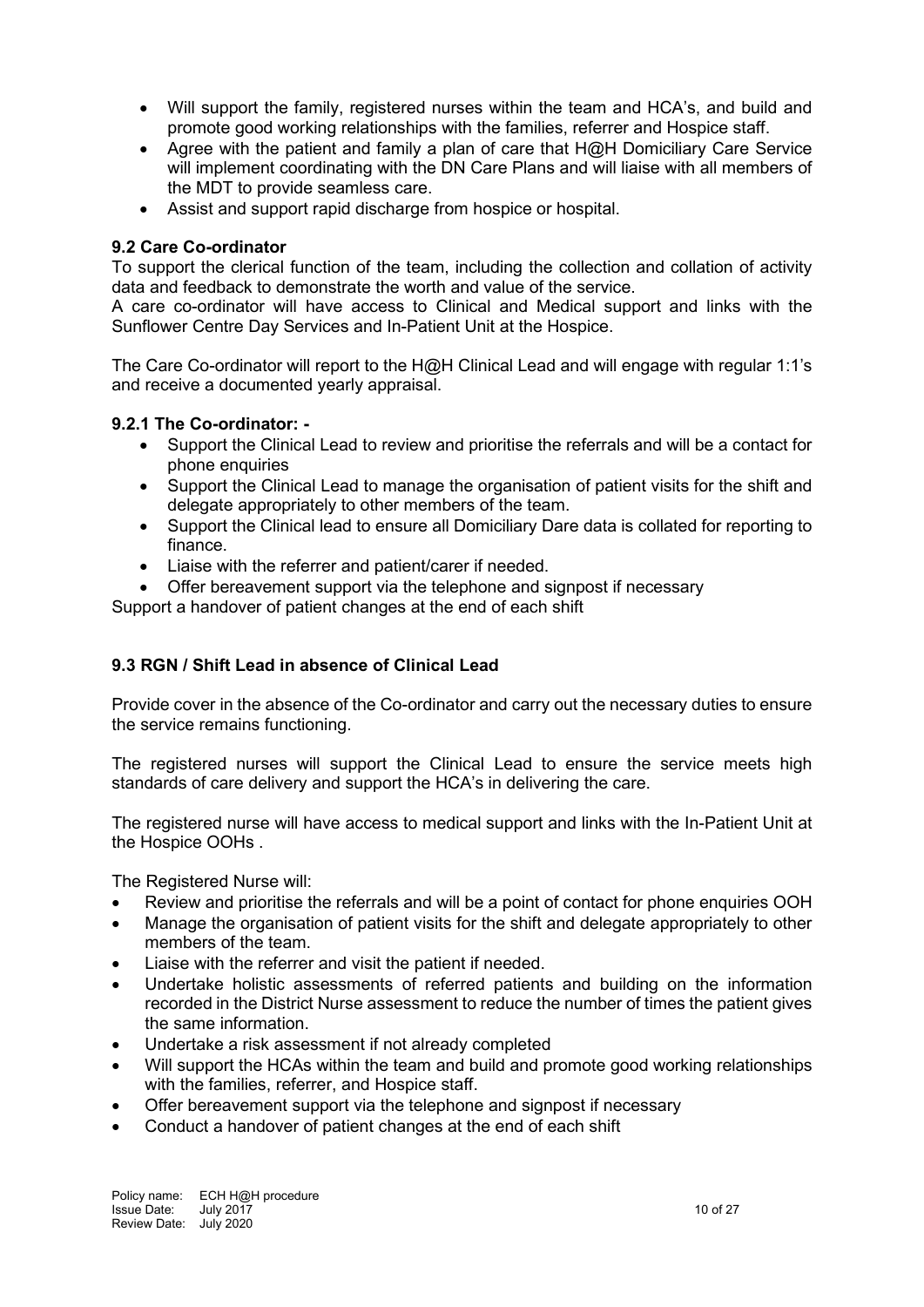- Agree with the patient and family a plan of care that H@H Rapid Response will implement coordinating with the DN Care Plans and will liaise with all members of the MDT to provide seamless care
- Assist OOH Doctors to support patients in their preferred place of care e.g. home, nursing home, and residential homes.
- Assist and support rapid discharge from hospice or hospital.

A full induction programme will be completed, including some practical clinical experience within the Hospice and community (see education programme).

On-going education and training will be delivered to all staff to enable the Hospice at Home Team to develop a good skill and knowledge base in the specialist and complex areas of end of life care.

## **9.3.1 Clinical Role of the RGNs in the H@H team:-**

- The ability to make a full assessment, plan care and document all details of visit on Emis as per policy guidelines
- Liaise with the District Nurse Team following the assessment outlining plan of care to be offered by Hospice @Home Rapid Response team.
- Liaise with the District Nurse team if there are any changes with the patient following Hospice @Home Rapid Response visits.
- Provision of high quality palliative care to patients and carers, using enhanced communication skills, offering emotional, psychological and spiritual support
- The administration of medication if required during the  $H\omega H$  visit, as prescribed on the blue community form following the 'Standard Operating Procedure' – **Administering Medicines in the Community Setting - Standard Operating Procedure.** The SOP has been agreed between the Hospice and ECNHS Trust.
- Work to a shift pattern that covers Out of Hours Monday to Friday and 24 hours cover over Saturday and Sundays and Bank Holidays.
- Discharging patients from the service following review of their needs
- Use moving and handling equipment as provided by the DN service and working directly with DNs providing nursing care to patients
- Use of other equipment supplied on FP10, AHPs or DNs within the Registered Nurse' knowledge and limitations

## **9.3.2 Non-clinical role of the RGN**

- Participate in education and conduct reflective and training sessions for H@H staff
- Participate in the collection of data and audits of the  $H(\mathbb{Q})$ H Rapid Response service
- Ensure knowledge and skills are up to date
- Support for Health Care Assistants
- Mentoring Health Care Assistants, Student Nurses, other HCP visiting the team
- Attend meetings with GPs, District Nurses if requested
- Participate in clinical support meetings

### **9.4 Health Care Assistants**

- Will offer care and support to patients and their families within the patient's home.
- A full induction programme will be completed, including some practical clinical experience within the Hospice and community (see education programme).
- On-going education and training will be delivered to all staff to enable the H@H Rapid Response Team to develop a good skill and knowledge base in the specialist and complex areas of end of life care.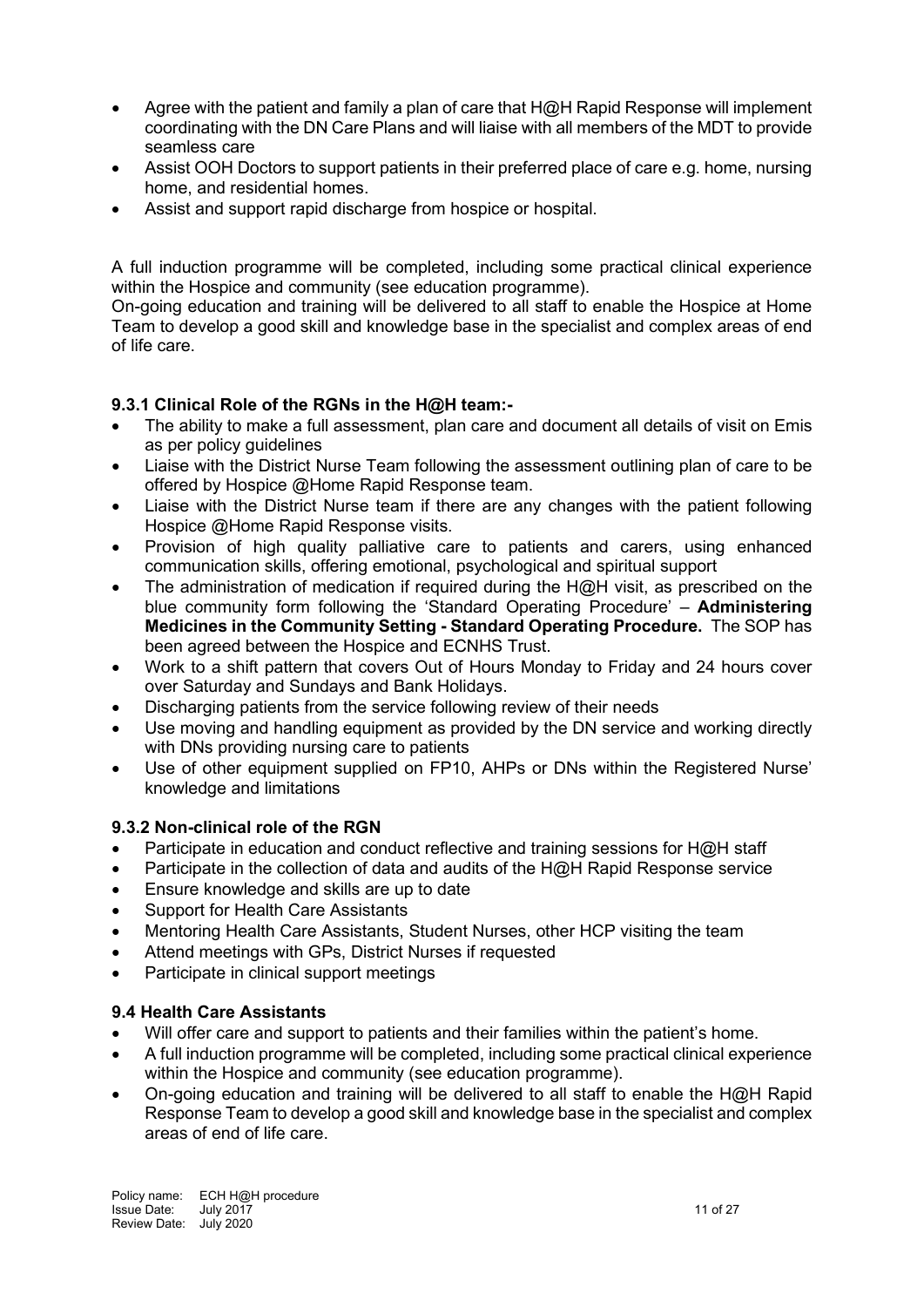## **9.4.1 Clinical Role of the Health Care Assistant**

- Provision of high-quality palliative care to patients and carers, using effective communication skills, offering emotional, psychological, and spiritual support
- To assist in the implementation and delivery of holistic patient care as directed by the Registered Nurses including personal hygiene, supervision of patient's self-administration of medication
- Use moving and handling equipment as directed by the Registered Nurse and joint working with members of the DN team using recommended safe M&H procedures
- Use other equipment supplied on FP10, by AHPs or DNs within own knowledge, skills and limitations
- Work to a rota pattern covering Out of Hours Monday Friday and 24-hour cover Saturdays and Sundays and Bank Holidays.
- Organisation of daily workload in conjunction with the coordinator and other members of the team
- Documentation of care given on Emis as per policy and guidelines.
- Participate in daily handovers and ensure information regarding changes in the patient's condition is reported to the coordinator and/or DN team

## **9.4.2 Non-clinical Role of the Health Care Assistant**

- Participate in education and training sessions for the team and Hospice staff
- Participate in the collection of data and audits of the H@H Rapid Response service
- Assist in the stocking and ordering of supplies for the East Cheshire H@H and ensuring equipment is returned and maintained correctly
- Participate in clinical support meetings

# **9.5 Recruitment and Training of staff**

The H@H Rapid Response service is a cost-effective high-quality service, all new staff will receive an induction which will include:

- Understanding standard operating procedure Health and Safety; Moving and Handling; Undertaking risk assessments; Managing conflict; Lone working; and Infection control
- Communication skills
- Symptom management/ Symptoms experienced at the end of life
- End of Life Care (Personal care, mouth care, suction if available at home)
- Medication management
- Management of palliative care emergencies
- Supporting families and managing distress
- Process of the verification of death
- Record keeping and Documentation
- Use of Emis and Lone worker devices
- Working safely- clocking in, contact numbers, partnership working, communication, handover

We envisage the staff will need to work with other health care providers during the induction period, which may include:

• Shadowing other community team- Macmillan, District nursing team - twilight and overnight service, Social Care teams.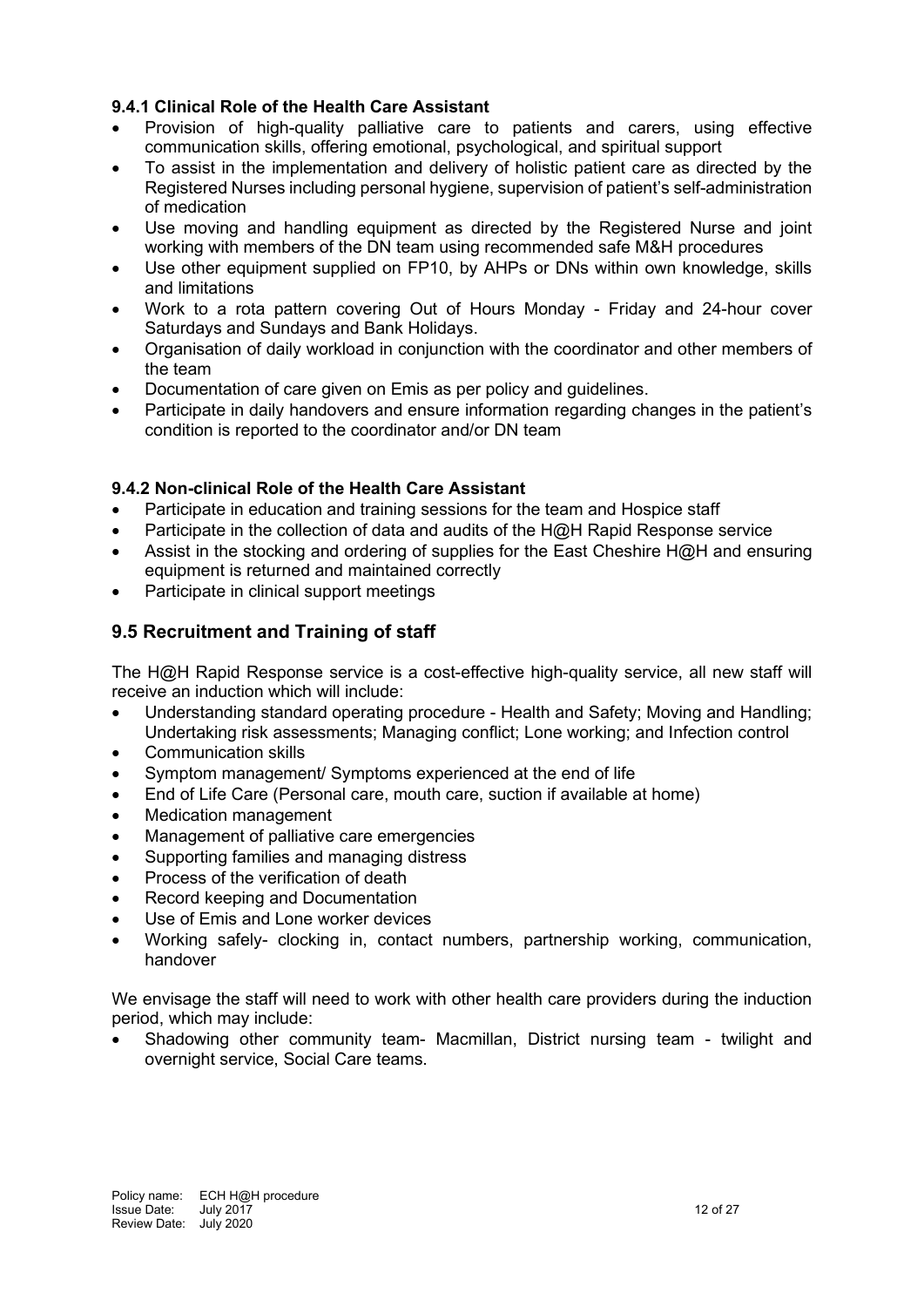# **10.0 RESPONSE TIMES AND PRIORITISAION**

This is a seven day a week service. The Team Co-ordinator will be available to accept referrals between the hours of 9.30am-5.30pm. Thereafter it will be the registered nurse on the evening/night service from 6.30pm and 24 hours during the weekend and Bank Holidays. On receiving the referral, the Team Co-ordinator/registered nurse will use a RAG system to prioritise the referral and will respond accordingly with the family and referrer.

There will be a same day response for urgent patient need and a RAG tool will be used to assess and respond to other patient need.

- RED *high/urgent needs* rapid change in condition, complex symptoms in the last hours or days of life, rapid discharge, carer crisis, pre-admission – rapid response to need by making contact with the patient / carer within 30 minutes -1hour
- $\triangleright$  AMBER deterioration in the last days or weeks of life, awaiting care package, potential breakdown foreseen, respite for carers – planned care response to referral in 2 hours with a planned assessment within 24-48 hours
- $\triangleright$  GREEN may not be appropriate for Hospice  $@$  Home Rapid Response at this stage, or the team can make contact and hold on file

Assessment of urgency will be carried out and agreed between the service assessor and the referrer.

**Priority** will be given to patients fulfilling the criteria for the end of life care pathway, usually in the last few days to 2 weeks of life. A framework for prioritisation is used as a guide to support clinical decision making.

If the patient requires further ongoing personal care then a referral will need to be made to an appropriate care provider.

## **11.0 DISCHARGE CRITERIA AND PLANNING**

### **11.1 Discharge Criteria**

The service decides that a patient is ready for discharge if the patient is stable, able to selfcare or the prognosis improves.

Patients on the scheme will be assessed at least weekly by the MDT as this service is not a long-term care package

Patients may be discharged from the service when:

- the patient's condition no longer meets the service criteria, however if any patient should require the service in the future a re-referral can be made.
- the family express no input is required
- the patient is admitted to another inpatient setting or their care can be met by another community care provider
- the hospice multi-professional team, in conjunction with the patient and their family, agree the service input is no longer beneficial
- the patient dies
- $\triangleright$  Assessment and planning is undertaken

 $\triangleright$  Referral to other agencies if needed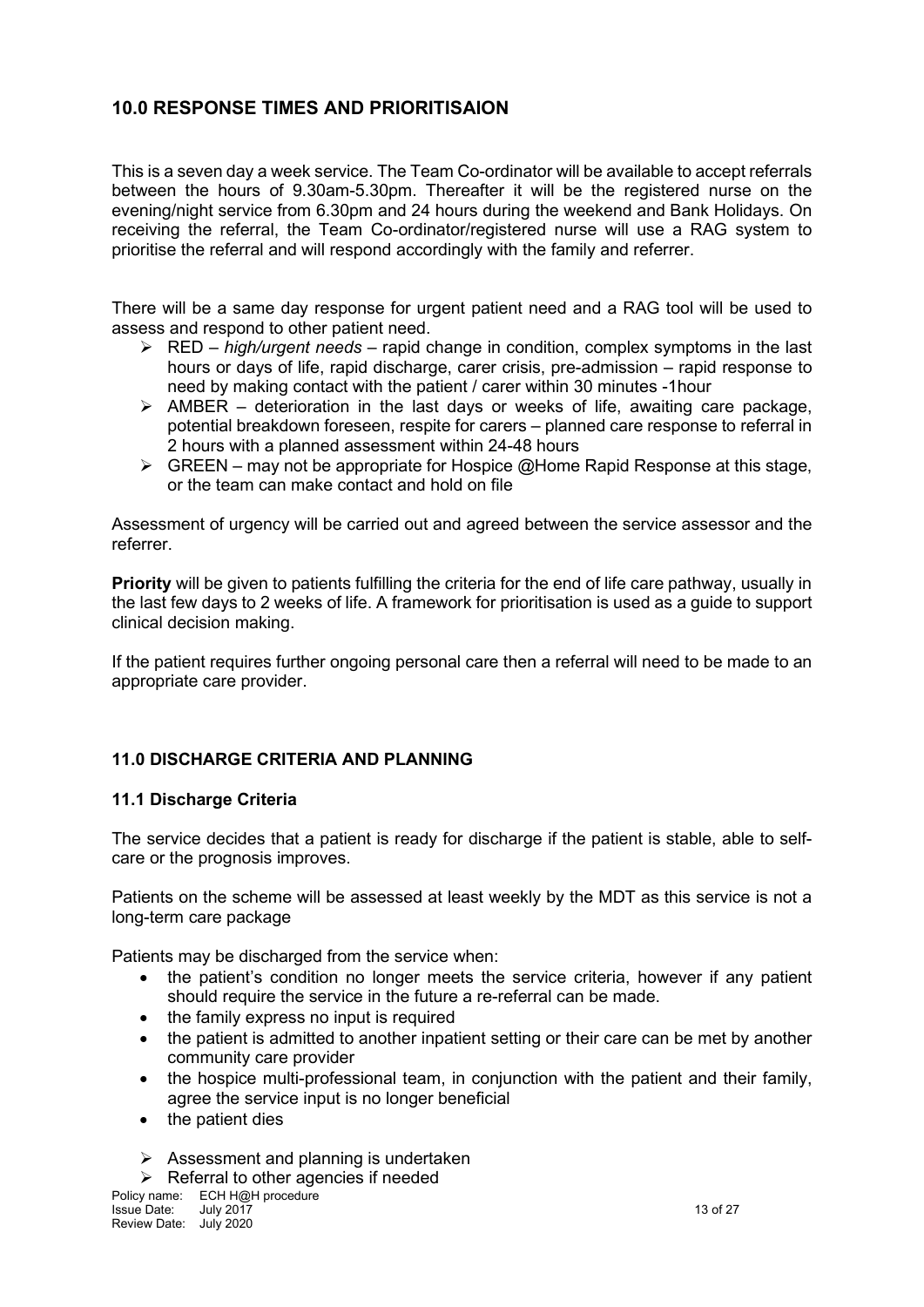- $\triangleright$  Contact with GP/Key worker
- $\triangleright$  Ensuring that the patient / carer knows who to contact if their needs change and they have concerns

Longer term care packages will be pursued (and discussed with care managers ie District Nurses) if the care is needed for longer than 3 months.

#### **12.0 RE-REFERRAL**

Patients can be referred back into the service after discharge if their care needs change and they meet the referral criteria.

#### **13.0 ACCOMODATION/CONTACT**

Health Care Professionals, pateints and carers can contact the service on the land line number **01625 664999** (with answerphone availability) or mobile. Answer phone messages will be checked on a regular basis and out of hours calls will be diverted to the mobile phone.

In the first instance, patients should contact the District Nurse (Key Worker/caseload holder) for medical and nursing support. Patients and relatives can contact the team at the Hospice to make visit changes.

Each member of staff on shift will be allocated a mobile phone, working iPad for professional use only when attending an allocated visit and a lone worker device and a bag with supplies.

Use of satellite navigation on the mobile phones

Equipment required to assist a patients' needs will be assessed at the point of referral and form part of the risk assessment. Any equipment required and not in situ will be recommended by the team to the current caring team during the handover process from nights to days.

### **13.1 Hours of Operation**

East Cheshire Hospice @Home Rapid Response will operate: -

### 9.30-5.30 Clinical Lead (weekdays)

Week Nights - 6.30pm -10pm

Weekends – 8.00-3.30 pm early shift assessments & rapid response Weekends – 2.30 – 9.30 pm late shift, assessments & rapid response Every Night – 9.00pm -8.00am night assessments & rapid response

#### **14.0 SYSTEMS OF WORKING**

#### **14.1 Rapid Response**

H@H Rapid Response will have a registered nurse and health care assistant available during out of hours Monday – Friday 6.30pm -8am and 24 hours a day Saturday and Sunday and Bank Holidays to respond rapidly dependent on patient need and capacity within the service.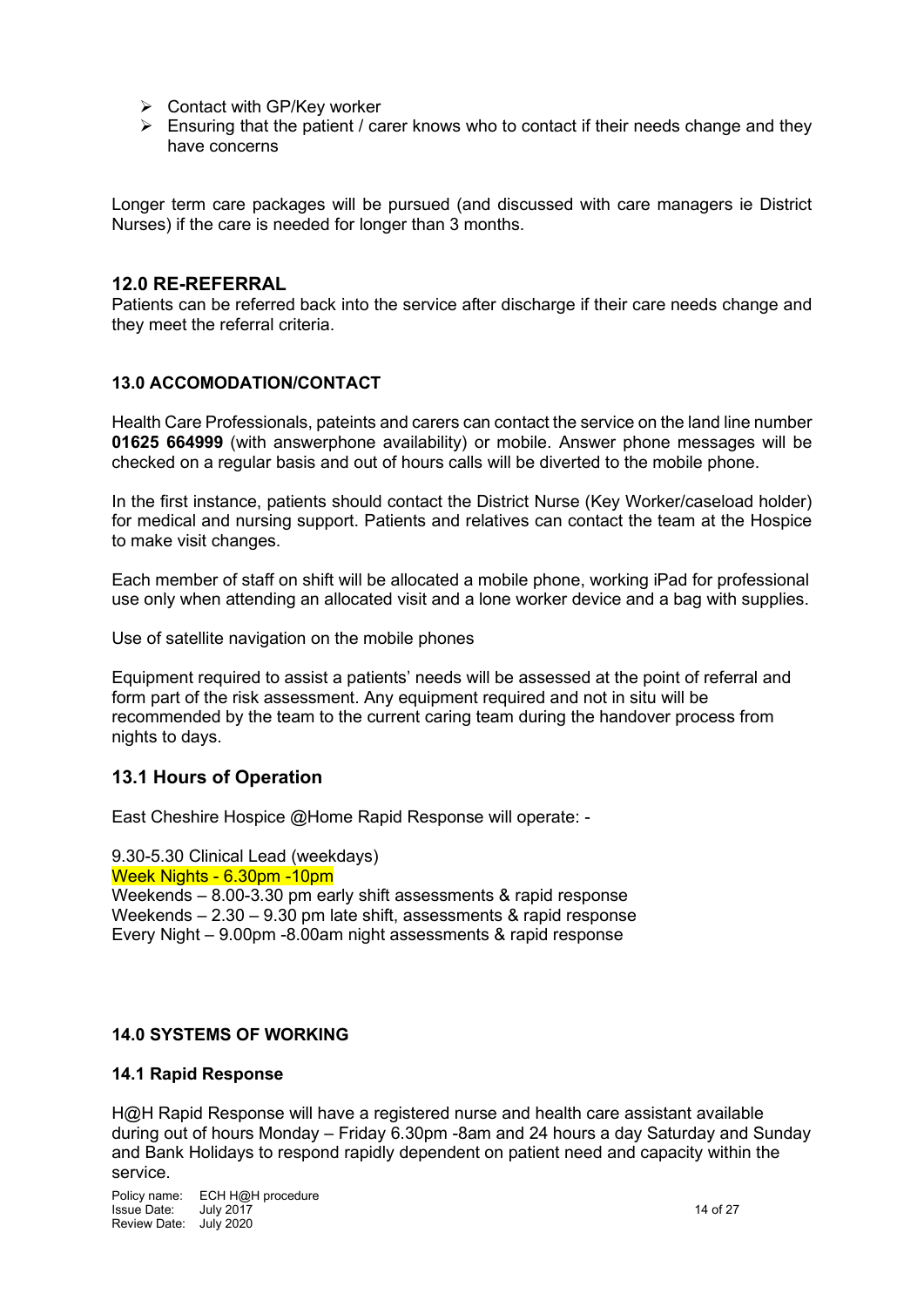### **14.2 Assisted Discharge Home**

- H@H Rapid Response can offer assisted discharge support in individualised cases that are considered by the discharging MDT to be complex to support patients to be transferred from Hospice or hospital to their own homes.
- In the case of a patient's own home being a residential care setting, support can be agreed in the discharge planning process with the residential home staff and community services.
- The support required will be patient centred and offered on assessment of identified need. It will not replace community support but enhance and enable an integrated care approach to sustain a discharge. The service offered is provided in terms of days.
- H@H Rapid Response will offer support for a transitional, agreed time, in accordance with the care manager/s ie District Nurses and H@H Rapid Response team. This will be documented and agreed in the patient's record and care plan.
- A designated date will be set to review the support after the discharge to home to ensure a timely and co-ordinated handover to the community.

## **14.3 Assisted Discharge to Nursing Home following IPU Admission**

- H@H Rapid Response will support a patient transfer to nursing home following an inpatient admission.
- Referral to H@H Rapid Response from IPU will enable a plan of support for a period of time to enhance the discharge process.

### **14.4 Administration**

- Following completion of each patient's period of care a feedback form will be sent by the H@H co-ordinator to the named carer/patient for feedback to inform further service development.
- Patients on the active caseload should meet criteria stipulated above and require regular contact from the H@H Rapid Response team (from several times a week to monthly depending upon need).
- The H@H co-ordinator will be responsible for supporting the Clinical Lead in recording the activity data and collating evidence of quality indicators as determined by the steering group.
- Team members utilising the H@H pool car will need to complete the required documentation inside the vehicle following each use – mileage, driver, passenger.
- Each team member will submit their mileage claim forms (if using their own vehicle) which will be countersigned by the Clinical Lead on a monthly basis.
- The Clinical Lead will hold team meetings to gain feedback, offer support and discuss service development and identify continual education and training.
- The Clinical Lead will set quarterly team meetings to ensure support and service development is maintained.
- The Clinical Lead will ensure clinical supervision and appraisal is available for the team.

### **14.5 Documentation**

The H@H Rapid Response service complements existing care services and will utilise existing assessments which provide the details of the patient's clinical condition. These will include the community care plan, district nursing records and Emis.

The H@H Rapid Response team will undertake an assessment which will identify the problem that they have been asked to help support and an overview of the patient's clinical condition. This will include clinical observations where appropriate, and the use of clinical tools to support the assessment. This will be completed on the Holistic assessment on Emis, ideally during the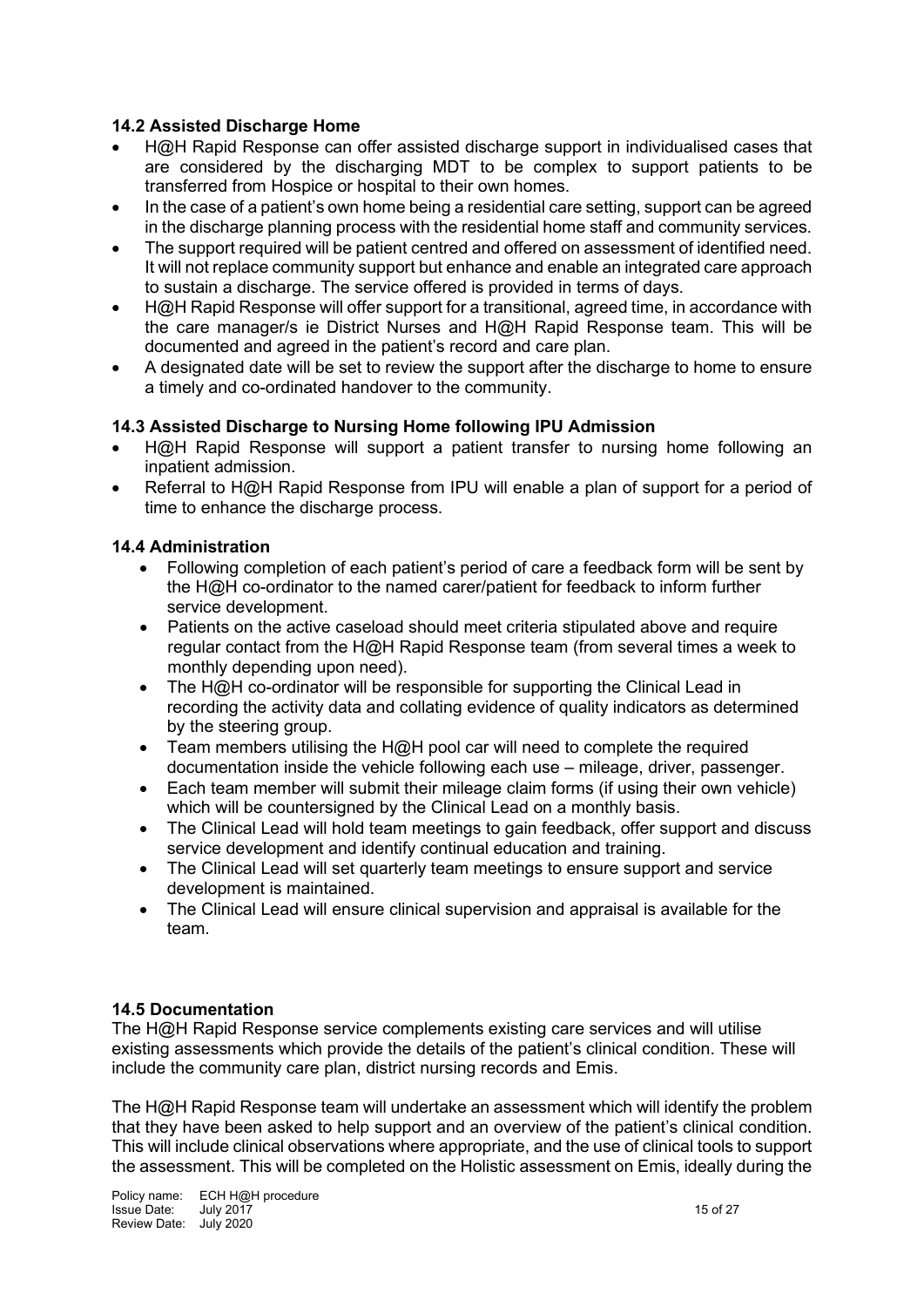patient visit using the virtual desktop portal on the mobile tablet. An action plan/summary of care will be completed following the assessment. If Emis fails there will be paper notes available which can be copied and will be scanned onto Emis at ECH.

### **14.6 Patient / Professional Information**

Information regarding the service is available in a booklet for patients and professionals. There is also accompanying information to support the referral form. Patients will be given a booklet on the first assessment with details of the service and the visits planned.

### **14.7 Service Communication**

The team will communicate with the GP and District Nursing Teams as follows:

- Completing the clinical documentation on Emis at each visit contemporaneously
- RGNs administering medication will follow the **Administering Medicines in the Community Setting - Standard Operating Procedure** as agreed with the ECNHS Trust.
- The team will contact the District Nursing team following any input of care as they remain the main co-ordinators of patient care.
- The team will handover between the early and late shift.
- Team Meetings will be planned monthly to review the service, discuss compliments and complaints, incidents, and changes to the service.

### **14.8 Handover and Review of Patients**

The Hospice @Home Rapid Response team will participate in a dial-in handover at 7.30am and 9.30pm with district nursing colleagues to support the transition of care from Nights to Days and vice versa.

Patients known to district nursing services will be visited as standard by the district nursing team if a rapid response visit has been facilitated overnight. A handover, either by phone or Emis, will be given directly to the DN team involved if any interventions have been required overnight.

Handover contact details for Tel numbers of all DN services locally can be found in the H@H office.

### **15.0 Multidisciplinary Team**

A multidisciplinary team meeting will be held with the specialist palliative care medical team at 09.15am on a Thursday. The H@H Rapid Response team will prepare the MDT proforma (Handover list) for all patients on the current caseload for discussion. This MDT will provide clinical supervision for staff.

### **15.1 Referral to the Specialist Palliative Care Team**

Patients known to H@H Rapid Response team will be handed back to the district nursing service for review, if the patient is unknown to the SPCT and staff feel a visit is required, a discussion will take place and a referral to the service actioned in the usual manner.

### **15.2 Referral to District nursing services**

Patients assessed by Hospice @Home Rapid Response team who are not known to District nursing services, a referral can be made for district nursing input via the usual referral process.

#### **15.3 Referrals to other services (Marie Curie)**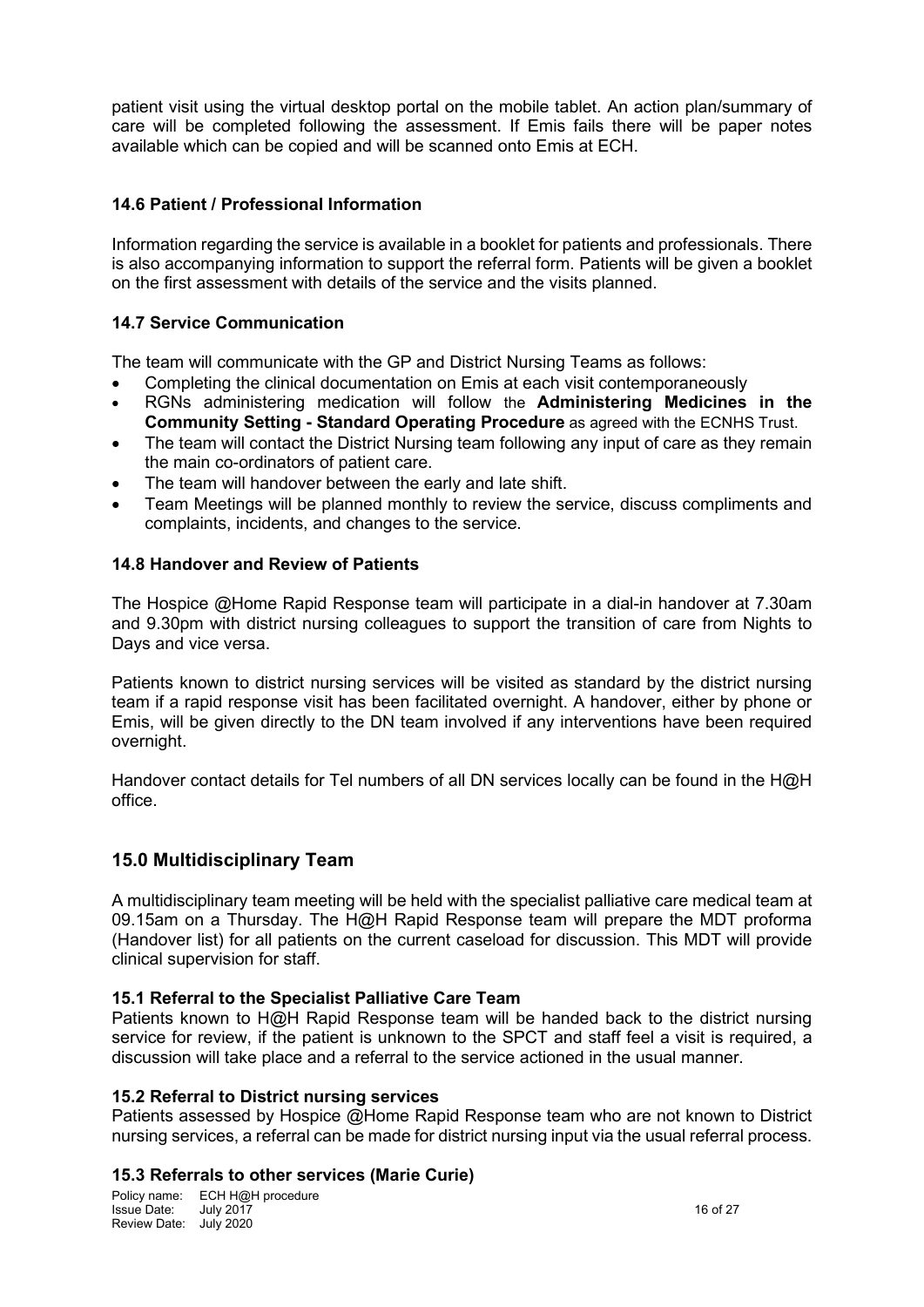Discussion should take place with the current caring team regarding a referral for services for Marie Curie input and the care co-ordinators (DNS) will make the referral on behalf of the H@H Rapid response team.

### **15.4 Assessing for an inpatient admission**

Following handover, if an admission to the inpatient unit is required for a patient from the H@H Rapid Response service these patients will be presented to the senior nurse on duty who will present the patient to the nurse Co-ordinator for the In-patient unit for that shift. The H@H Rapid Response staff will complete the inpatient inbound referral request.

An admission should have the full consent of the patient or family member and the patient should be well enough to be moved safely.

### **16.0 VERIFICATION OF DEATH**

If the patient dies whilst the H@H Rapid Response team is on duty, the registered general nurse would follow the guidance as per policy for verification of death and complete the required documentation, ensuring all partner agencies are notified. Verification of death can only be carried out by a nurse if a GP Authorisation form is in situ and available.

Patients whose death is witnessed by the team - a CQC form requires completion

### **17.0 SELF-CARE AND PATIENT CARER INFORMATION**

The service will develop and make clear and up-to date information, which is accessible and appropriate for all members of the population.

The service will support patients and their carer to assist in their self-management by signposting to all professional and voluntary sector organisations for support and advice as necessary.

### **18.0 ABSENCE**

#### **18.1 Annual Leave**

Annual leave entitlement is pro-rata depending upon hours worked within the service. The annual leave will be requested via SMI and await authorisation from the Clinical Lead. Annual leave should be recorded on the shared calendar.

#### **18.2 Sickness**

All staff should ring and speak to the Clinical Lead (or deputy) to report sickness if possible, the day before the shift or 2 hours before the commencement of the shift. Night staff should ring by 12 noon. Text messages or emails are not acceptable. If possible, they should indicate how long the absence will be and inform the manager when they will be returning (see employee handbook for details of fit notes and pay).

All staff will have a return to work interview at the beginning of the first shift after sickness. The Team Co-ordinator/Lead will stay in contact with staff when absent on sick leave (see handbook).

#### **18.3 Other Absence**

See handbook, Dr's appointments etc. should be arranged for days off. Other absence to discuss with Team Co-ordinator/Lead.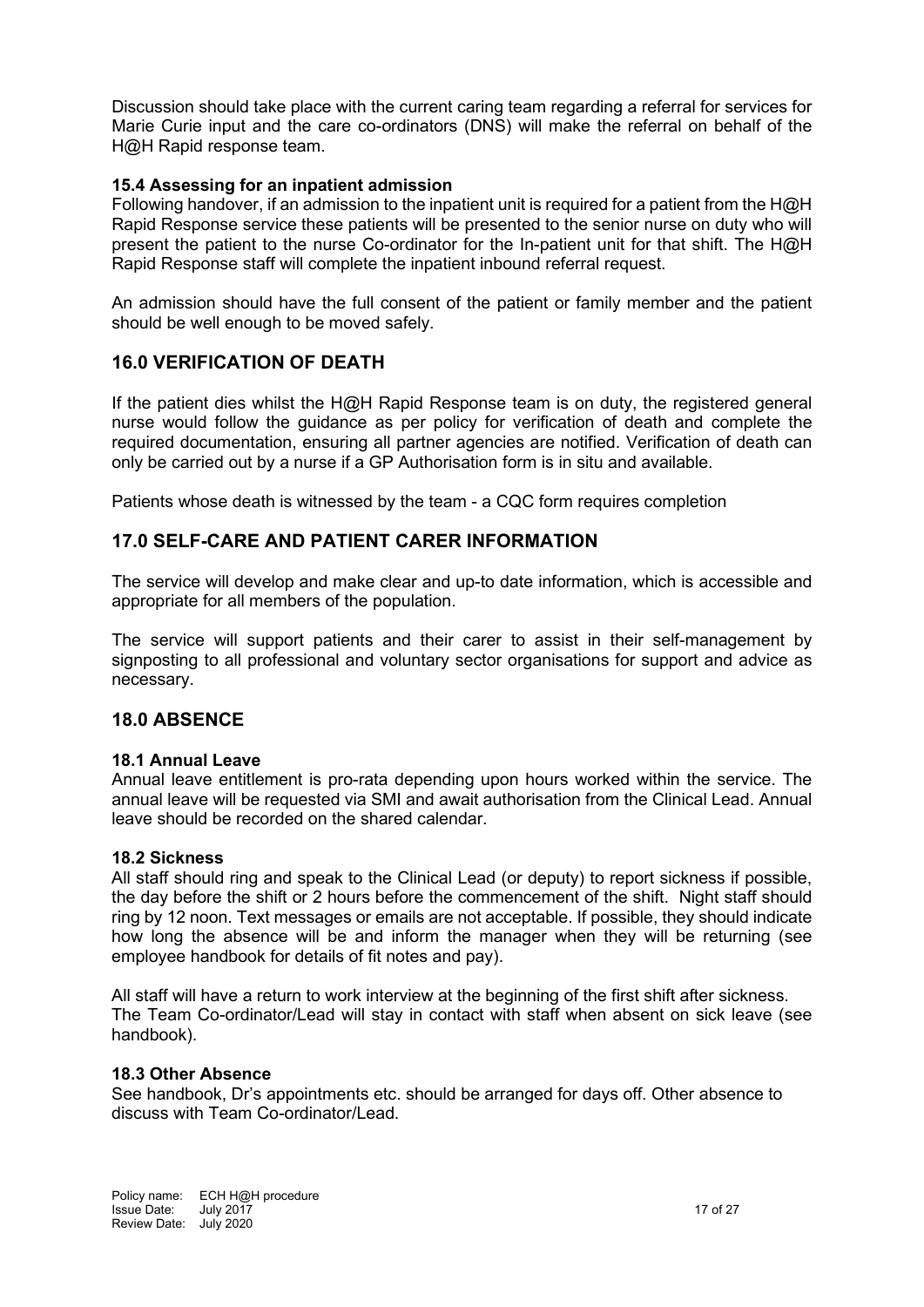### **18.4 Off Duty and Requests**

Off duty is completed for the current and the following month only. A minimum of 6 weeks off duty will be published. Requests maybe declined for operational reasons and will be accommodated if the service provision allows.

### **19.0 QUALITY AND PERFORMANCE STANDARDS**

### **19.1 Quality Monitoring**

ECH prides itself on providing the best End of life Care and is keen to measure the levels of quality within this new service. Quality can be measured in several ways and as an organisation we are keen to capture and engage services users and their families.

Key performance indicators are used to assist in the monitoring and effectiveness of the service.

We will measure quality using several strategies which include:

- OACC suite of measures in palliative care. (appendix 2)
- Accompanied and supervised visits
- Monitoring of the complaints, compliments, and incidents processes
- Undertaking Audits
- Monitoring our Key performance indicators for the service
- Training of staff/ Mandatory training
- Fulfilling our obligations for CQC monitoring

As an organisation, we believe that our staff are our biggest asset, we will provide supervision to staff to assist in maintaining their own health and resilience in supporting families with distressing and complex psychological needs.

### **19.2 Activity**

Activity will be reviewed on a quarterly basis once data collection systems are agreed and collaboratively implemented.

Activity and Data collection is a priority and fundamental data requirements will be established.

### **19.3 Data Collection**

The team will:

- complete an admission template on Emis when referred into the service for each patient.
- complete a discharge template on Emis when discharged from the service for each patient.
- Qualitative user feedback will be collected after each intervention period and analysed for key themes and trends.
- MDS reporting.
- Audit

The service will collect data to support and evidence the team's intervention. The data will be recorded contemporaneously to build up a live picture of information to inform relevant parties. All the team will participate in data collection by accurate documentation, audit data, incident reporting and feedback from patients and stakeholders.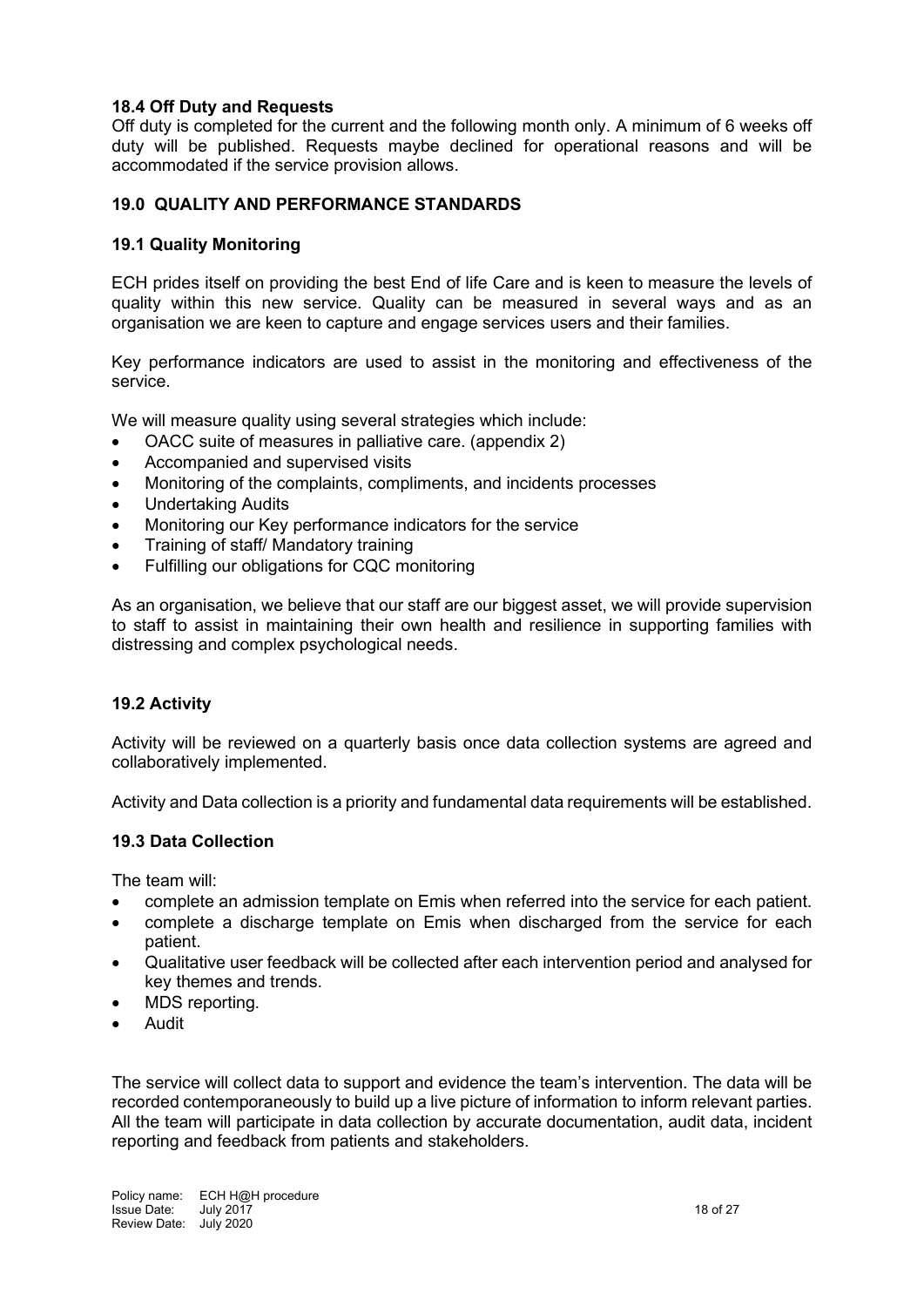The data recorded will include:

- **Demographics**
- Source of referral
- Response times
- Purpose of the service intervention (EOLC, crisis intervention, respite, admissions avoidance)
- Interaction with other services
- Admissions to acute service
- Admission to inpatients unit
- PPC/ PPD
- Deaths (including those when a staff member leaves the site)
- Referrals unable to be authorised
- Priority using High and medium
- Duration of care

### **19.4 Continual Service Improvement**

As part of the monitoring and evaluation procedures, the service will identify a method of measuring to continuously improve the service being offered, and work to ensure unmet need is both identified and brought to the attention of the service lead.

Key Performance Indicators will be set to indicate areas for required development.

### **19.5 H@H KPI's & Operational Standards**

**KPI 1** – To maintain utilisation of all clinical services at specified levels as set out within the operational standards

**KPI 2** – The impact and quality of care given at ECH will be measured and evaluated for all patients accessing clinical services

**KPI 3** – Patients accessing clinical services within ECH will have the opportunity to discuss and plan for their future care

### **Operational Standards**

75% of patients with a referral for H@H will be contacted within 24 hours during working week and 48 hours at a weekend.

100% patients have outcome measurement documentation

75% of all patients have documented ACP discussions

75% of patients have a PPD recorded

75% of patients achieve their PPD

At least one member of the senior clinical team will attend joint MDT meeting each week All clinical incidents are reviewed & responded to by a senior clinician within 24 hours (or the following working day, dependent on department)

All CQC & HSE SAEs reported within specified timeframes (24 hours and 1 week) All patients have MDS (equivalent) data completed

### **20.0 CONFIDENTIALITY**

- All patient information is confidential. You must follow and adhere to the Confidentiality Policy and Procedure and the Data Protection Policy and Procedure.
- All information regarding patients and documentation that is identifiable to your role or the visit should not be left on view in the car.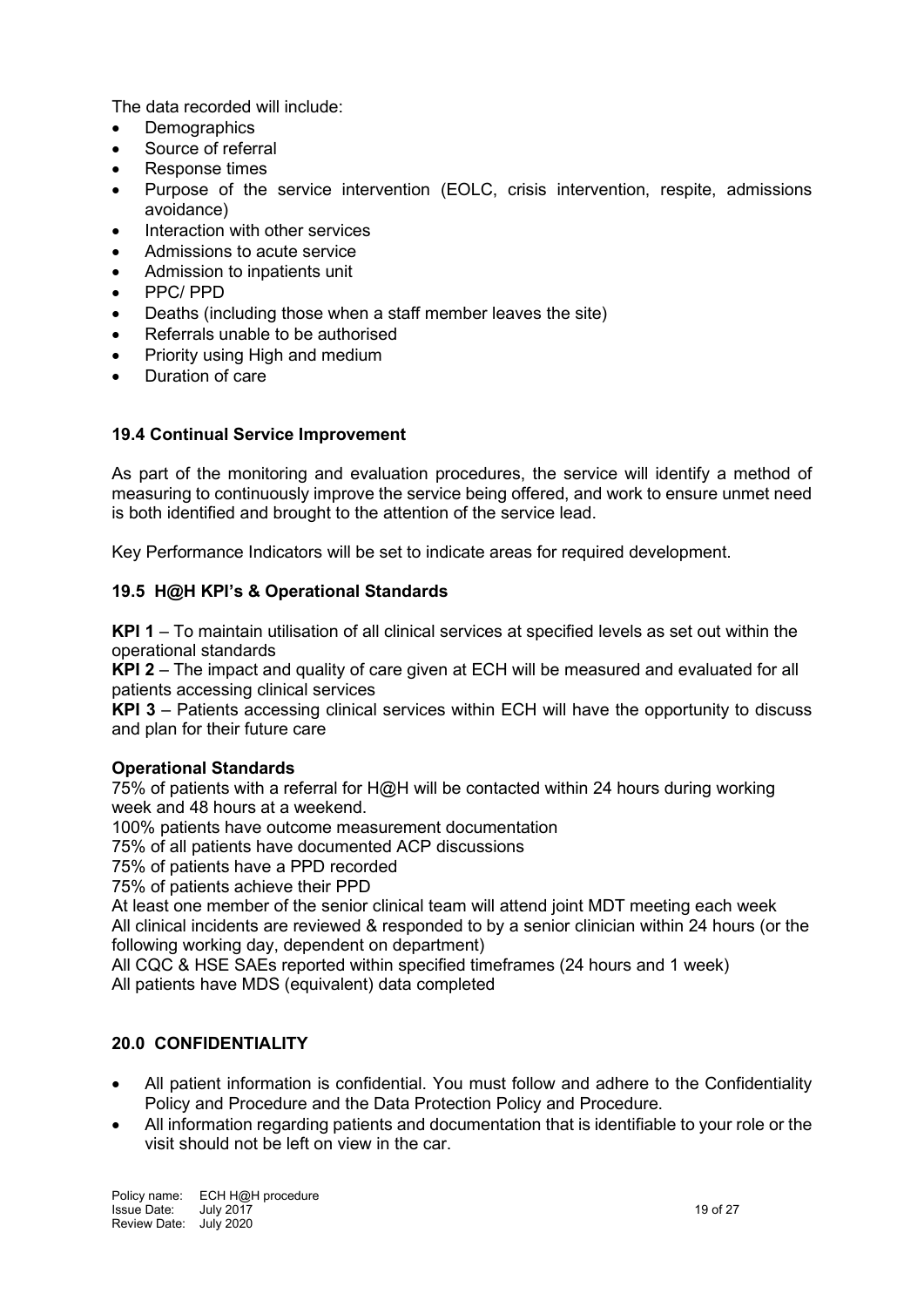- All documentation relating to patients should not be left on view in the office including patient names on office whiteboards and message books. All documentation with patient identifiable information should be locked away when not in use.
- Patient details should not be discussed in open places where there is a possibility of being overheard.
- All information relating to staff and patients at East Cheshire Hospice is confidential and should not be shared outside or commented on social network sites (see NMC guidance and hospice policy)

## **21.0 EQUALITY AND DIVERSITY**

East Cheshire Hospice @Home Rapid Response aims are to create a workforce that is diverse, promotes positivity, and instils a can-do attitude in everyone, no matter their background or characteristics.

East Cheshire Hospice will not discriminate any member of staff, patient, or carer on the grounds of any protected characteristics and will promote an environment free of discrimination and prejudice. Everyone will be treated fairly, with respect, and will be given equal opportunity in every aspect of their working role or care.

### **22 .0 CLAIMING EXPENSES**

- The base will be at East Cheshire Hospice. Therefore, their mileage will be calculated from the Hospice to patient's home and return to Hospice.
- The H@H pool car is available for use by the team delivering care. ID checks and supply of documentation needs to be completed and given to HR by each member of staff before they can drive the car. All mileage needs to be documented before and after journey on the paperwork supplied in the vehicle.
- All mileage forms when a staff own vehicle is used, should be completed with the postcodes of the homes visited and the mileage covered during the day. Mileage starts when leaving the Hospice and finishes at the Hospice at the end of the shift.
- Mileage forms are completed, signed, and given to the Clinical Lead by the dates supplied monthly, by the finance team.

### **23.0 GIFTS AND DONATONS**

No gifts or money for personal use can be accepted by staff. Donations for the Hospice should be placed in an envelope and countersigned by the donator and member of staff accepting the donation.

### **24.0 HEALTH AND SAFETY**

### **24.1 Health and Safety within H@H Rapid Response Team**

All employees must adhere to the East Cheshire Hospice Health and Safety Policy and have suitable training and be competent to be able to do their job. With respect to health and safety training all new employees must attend induction training on the first day of employment.

The Clinical Lead will ensure all staff have access to training. It should cover:

• The basic rules and procedures for the department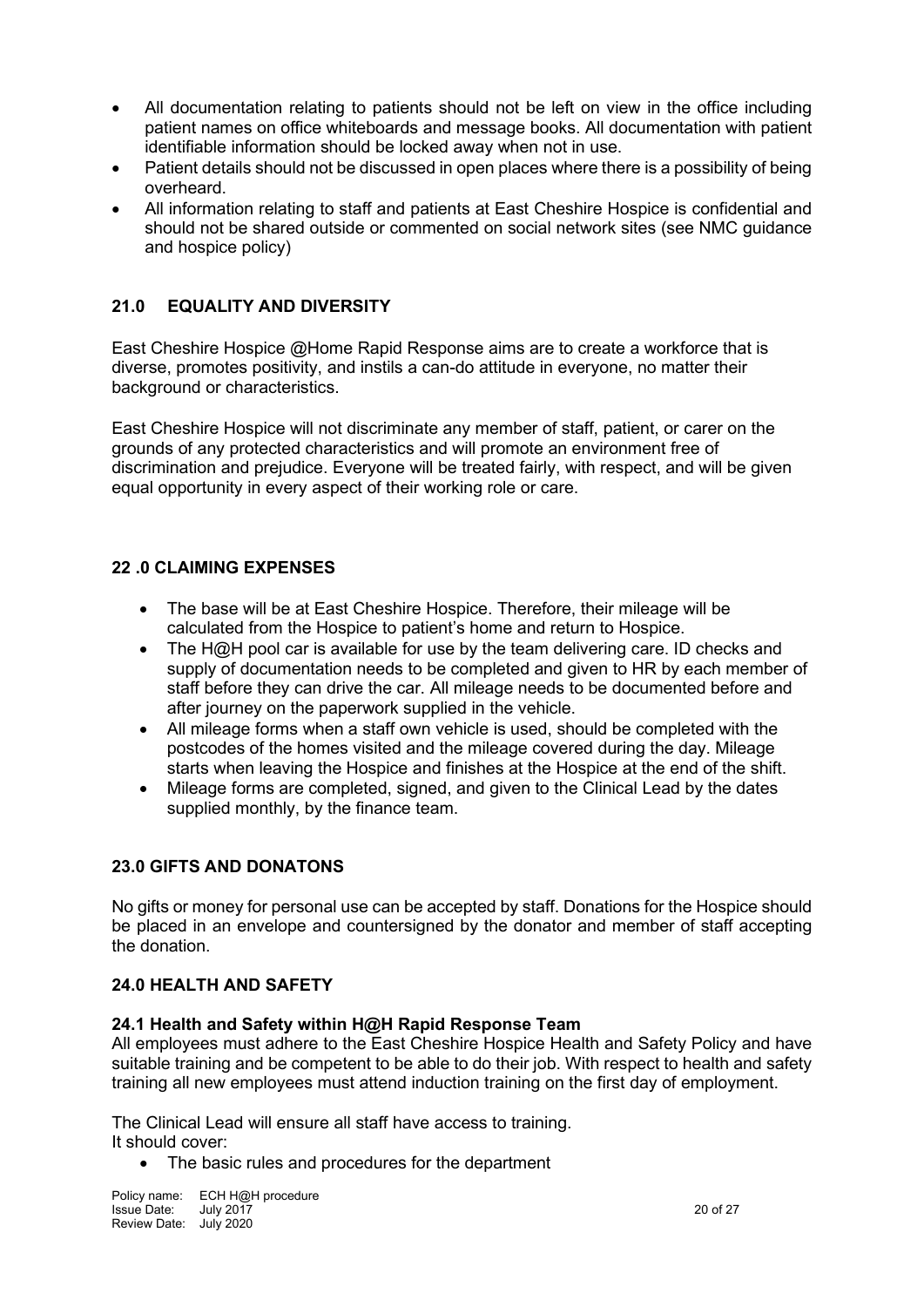- Explanation of what to do in an emergency
- First aid arrangements i.e. The Nurse in Charge is a nominated person
- Health and safety responsibilities on a day-to-day basis
- How to report incidents and near misses
- How to report faulty equipment
- In the event of a fire, staff should report to the nominated fire marshal for instruction.

Departmental environmental risk assessments will be completed yearly

All patients will have environmental and moving and handling risk assessments completed on during the first assessment and will be updated at a change in condition or reassessed weekly.

### **24.2 Incident Reporting**

All patient and staff accidents should be reported by completing the hospice incident form on the East Cheshire Hospice intranet which will be submitted to relevant individuals automatically. Any untoward incidents that occur in the home should be reported to the shift coordinator. Any Significant Events should be reported to the shift coordinator and a Significant Event Analysis Form completed.

### **24.3 Skyguard Devices/ Lone worker devices**

Team members are issued with a device for their personal protection and safety whilst on domiciliary visits. This remains the property of the Hospice (see Employee Handbook for care of Hospice equipment). Training will be given, and procedures must be followed including the testing of the device monthly. It must be fully charged whilst on duty and switched off at other times.

#### **N.B. Each employee is responsible for replacing the hospice mobile phone and Skyguard device once they have finished with its use.**

### **24.4 Laundry**

Slide sheets may need to be laundered - soiled slide sheets should be placed in a red bag inside a clear bag and labelled "to be returned to H@H team". The bag should be left in the laundry bin outside the laundry office, located near the in-patient unit. The slide sheet should then be replaced in the team bag

### **24.5 Medication checking and monitoring**

- The  $H@H$  Rapid Response service will use the medication checking pro-forma when instigating medications in the patient's home for the management of symptoms.
- This form /blue book should be completed at the time of the intervention and used to assist the RGN and HCA to document fully what has been administered on Emis. This acts as a reference point for the hospice and district nursing service.
- Blue prescription booklets will be used for administering medication.

### **24.6 Stock**

A limited supply of dressing, gloves, aprons etc will be available in the equipment bags which each team will take with them during the shift. Hospice @Home Clinical Lead or administrator will complete an order form for supplies and in preparation for ordering on a Friday morning along with the IPU stock requests. This will enable Hospice @Home to keep a comprehensive list of consumables.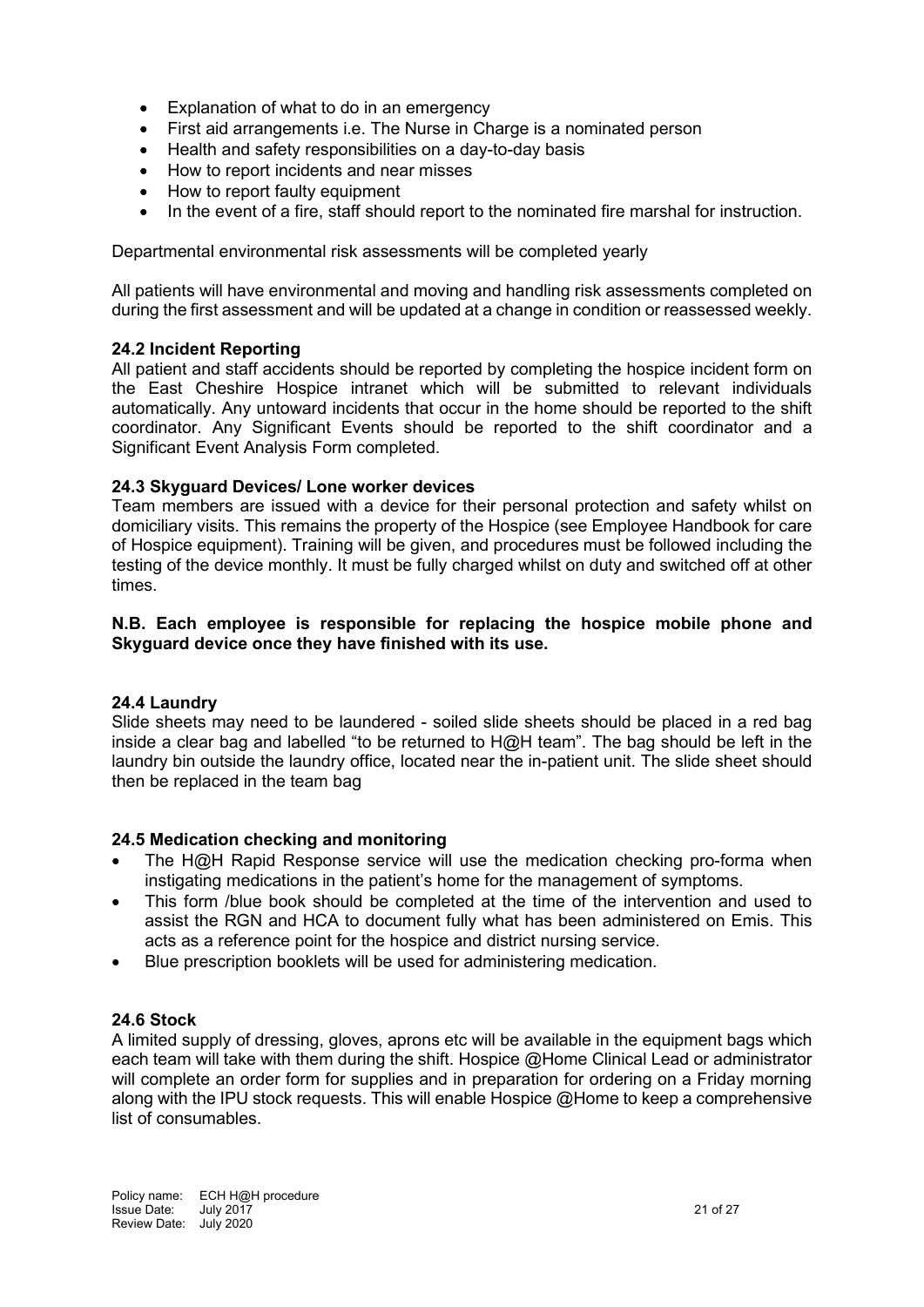### **25.0 RESPONSIBILITY AND ACCOUNTABILITY**

- The Hospice CEO and Clinical Director of Patient Services has ultimate responsibility for the strategic direction of the service and the reporting outcomes to the board of trustees.
- The Clinical Lead has overall management responsibility for the service, and for managing the staff within the team
- The co-ordinator for the team will support the day to day running of the service
- Each team member has the responsibility to adhere to the hospice policies and best practice when delivering care.
- Staff need to remember that the behaviours of the team will impact on the reputation of the entire hospice.

### **26.0 GOVERNANCE**

Clinical governance ensures that patient care is the focus and priority in hospices and each patient receives safe, high quality care from everyone involved in looking after them.

The term hospice governance is used to emphasise the governance framework of East Cheshire Hospice and its policies apply to all areas of the organisation. The governance principles apply to all employees and volunteers.

See East Cheshire Hospice Governance Policy

The five pillars of the framework are set by the CQC are:

- ❖ **Safe**
- ❖ **Caring**
- ❖ **Effective**
- ❖ **Responsive**
- ❖ **Well-led**

#### **26.1 Policies and Procedures, Monitoring and Review**

- The service will operate within this standing operating procedure and utilise the East Cheshire Hospice organisational policies. The staff can access the policies via the hospice intranet.
- Additional policies include
- Lone worker
- Personal safety
- Weather conditions
- **Driving**
- Administration of medicine in the community

#### **26.2 Services Available across East Cheshire at Evenings/ Night**

- **East Cheshire OOH** Provide medical cover across East Cheshire
- **North West Ambulance Service (NWAS)**
- **District nursing services evening and night service**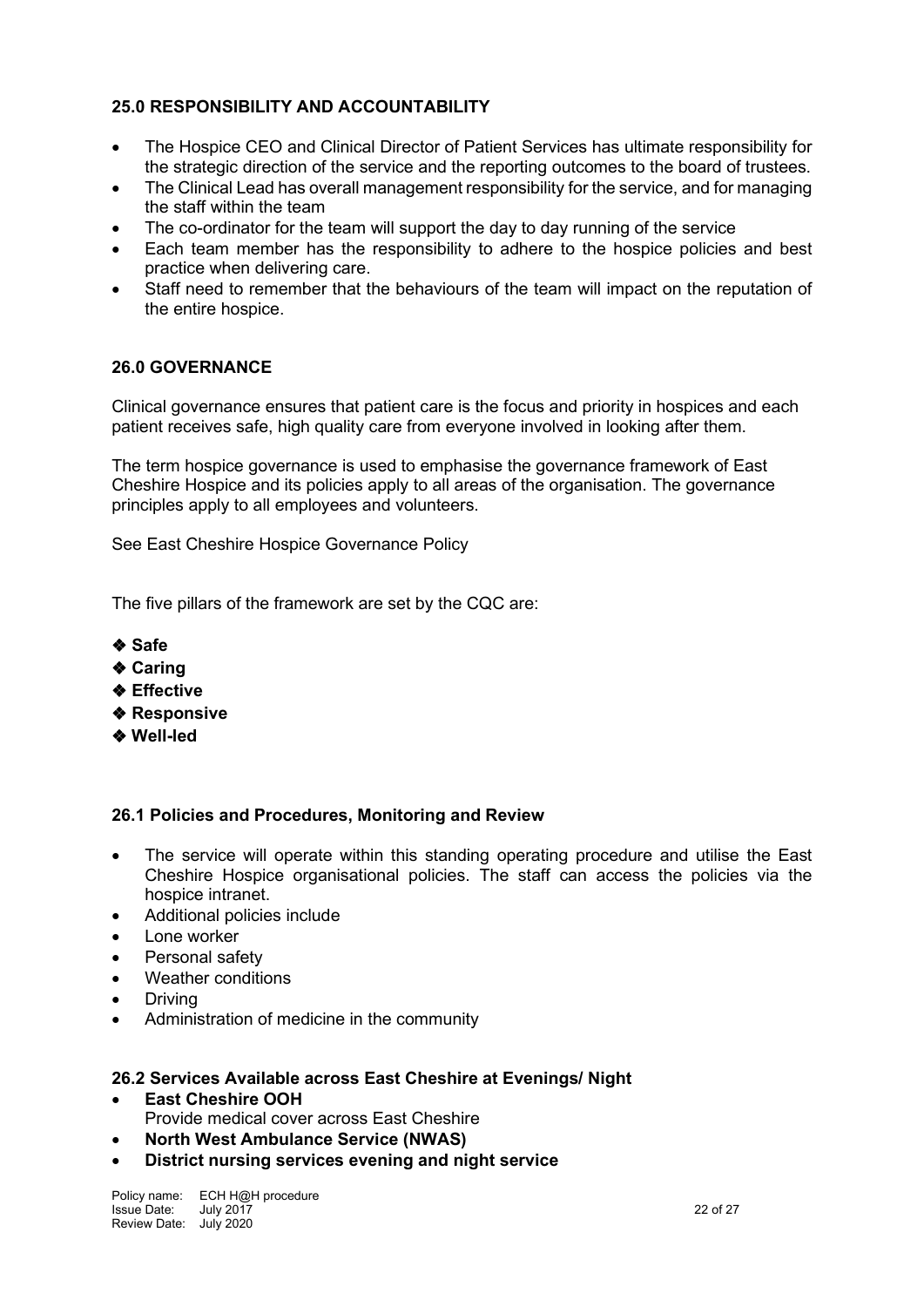Twilight service- 5 members of staff working from 6.30-10pm based at MDGH Night service- one qualified nurses covering East Cheshire supported by an HCA 10pm-8am

- **Social Care**
- Marie Curie- Primary Night Service
- **Continuing Health Care Team [CHC]**

NHS funded continuing healthcare is the name given to a package of care arranged and funded by the NHS for people outside of hospital who have ongoing healthcare needs.

People receiving continuing healthcare can be living in any setting including their own home or a care home. NHS continuing healthcare is free, unlike help from social services for which a financial charge may be made, depending on your income and savings. This means that the NHS will pay for assessed health care needs. In a care home, the NHS also pays for care home fees including board and accommodation. **01625 663 808**.

### **26.3 Discharge Team**

Based at MDGH, the service works from 9-5 pm Monday-Friday and 9-12 Saturday, Sunday, and Bank Holidays. The team support ward staff to facilitate complex discharges, and fast track discharges for patients at the end of life wishing to be at home. They support the commissioning of packages of care and support discharges to home or nursing home environments and undertake Continuing health care assessments and place patients in nominated homes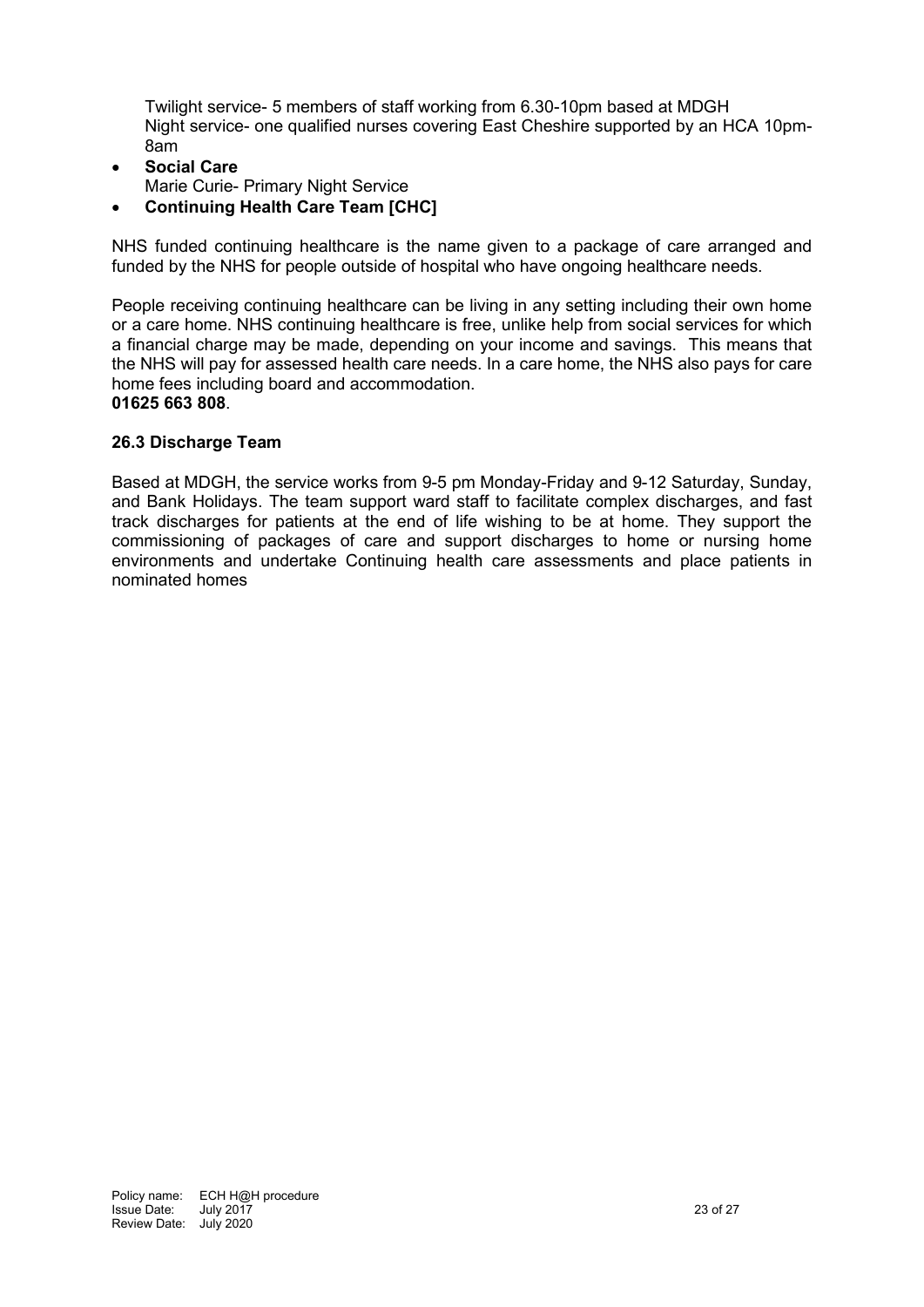## **Appendix A**

### **INTERNAL PROTOCOL FOR HOSPICE @HOME**

#### **PURPOSE**

An internal protocol for the Hospice @Home team to ensure that all staff are aware of housekeeping, organisation of the team and expected standards and behaviours. Reference –

- East Cheshire Hospice Employee Handbook
- NMC Code of Conduct
- East Cheshire Hospice Policies and Procedures

### **OFFICE EQUIPMENT**

#### **Mobile Phones**

All team members are issued with a mobile phone to use whilst on duty. This remains the property of the Hospice and staff should read the relevant section in the Employee Handbook before signing for the phone.

The phone is to be switched on whilst on duty and turned off at other times. The phone is integral to the Lone Worker procedure and important for communication with other members of the team. All mobile phones should be put on silent whilst in a patient's house and diverted to voicemail.

Use of Personal mobile phones are prohibited whilst on duty.

### **Laptops / Tablet devices**

For shared use within the Hospice @Home team

- All staff are to start and finish their shift at the Hospice
- All laptops/tablets must be taken on patient visits to complete the documentation whilst in the patient's home
- It must be signed out at the beginning of each shift in the designated book
- It must be signed back in at the end of the shift and placed on the docking station to be charged for the next person
- Laptops/tablets must be transported in the bags provided and always stored out of view in the car
- Laptops/tablets must be taken into the patient's home to complete documentation unless there are exceptional circumstances discussed with the team manager or coordinator
- The laptop/tablet should be cleaned with Clinell wipes between visits and when returning to the Hospice (including the case).
- Refer to the Employee Handbook re personal use

### **Clinical bags**

- All bags must be signed in and out at the beginning and end of each shift
- At the end of the shift ensure that the bag is restocked ready for the next user
- Bags must be stored out of view whilst in the car and not left in cars overnight
- Bags must be taken into the patient's home

### **STANDARDS FOR CONDUCT**

### **Appearance**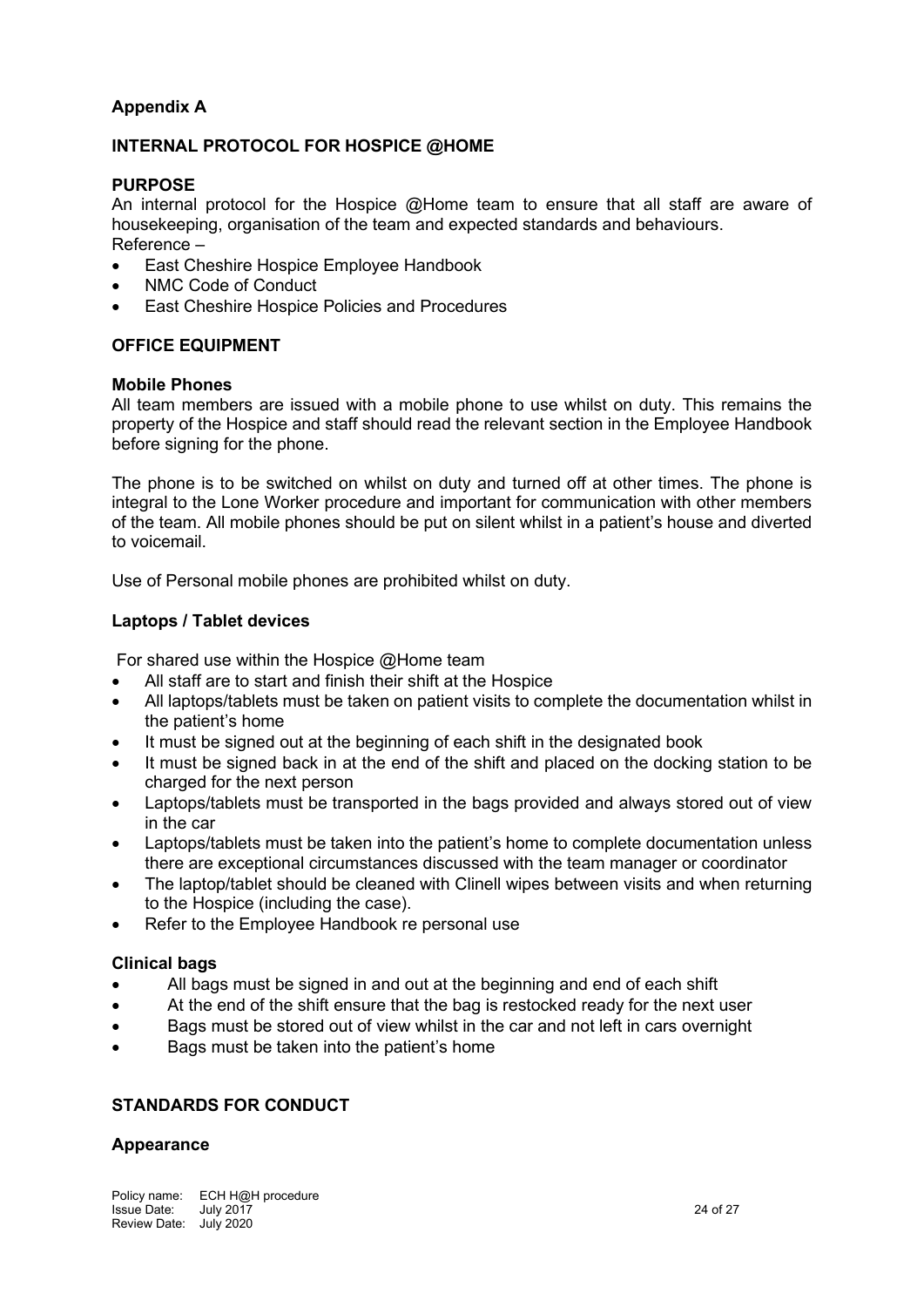Remember that you are a visitor in the patient's home and a representative of the Hospice. As such your appearance must be smart and professional. Your uniform should be clean and ironed and free of any badges other than hospice identity badges. You are supplied with a coat and cardigan. Cardigans must not to be worn during any clinical procedures.

## **Smoking**

Smoking by staff is not permitted in any area of East Cheshire Hospice, the Hospice Pool Car or in vehicles that are being used during community shifts. For staff working overnight it is always prohibited on duty. The use of electronic cigarettes is also prohibited; the charging of E-cigarettes is against the Fire Policy.

### **Sickness/absence reporting**

Report to Clinical Lead as soon as it is apparent the staff member is unfit for duty. In hours, this should be via the hospice telephone number. Should a member of staff become unfit for duty during the shift this should be reported to the nurse on duty in the In-patients unit and arrangements be made for the other team member to return to the unit in accordance with the lone working policy. Patient visits should be re-organised and communicated to the district nursing service.

### **Complaints, Compliments and Concerns**

The appropriate Hospice policy should be followed in relation to complaints and concerns.

Compliments provide a balanced view for the service, any compliments, verbal, in writing should be forwarded to the Clinical Lead to be included in the clinical governance report.

## **Appendix 2**

### **Expected Outcomes**

The OACC suite of outcomes can be divided into six measurement tools.

- **1. IPOS**  Integrated Palliative Care Outcome Scale is a measure of physical, psychosocial, social and spiritual wellness in line with a full holistic assessment. IPOS allows patients to list their main concerns, to add any other symptoms they may be experiencing and to state whether they or their family have unmet information or practical needs. IPOS is coded within EMIS & ECH templates have been built. The IPOS has been shown to be valid and reliable as a clinical tool and is used to measure the global symptom burden that patients encounter when entering the end stage of their lives. IPOS can be completed by the patient or staff, and when completed the severity of the problems can be assessed through discussion with the patient or their family. The information collated will be used to monitor the effectiveness of service interventions and improve patient's quality of care.
- **2. Phase of Illness** Describes the patient's distinct stage in illness (see table below). It is recommended that the phase of illness is recorded at first assessment / on admission, at subsequent assessments during spell of care (every 3 days) and at discharge from service. Phases are classified according to the care needs of the patient and their family and give an indication of the suitability of the current care plan. At East Cheshire Hospice [ECH] we also record phase of illness at the weekly Multi-Disciplinary Team meeting. Phase of illness is coded within EMIS & ECH templates have been built.

| This is the current phase if | This phase ends when |
|------------------------------|----------------------|
|------------------------------|----------------------|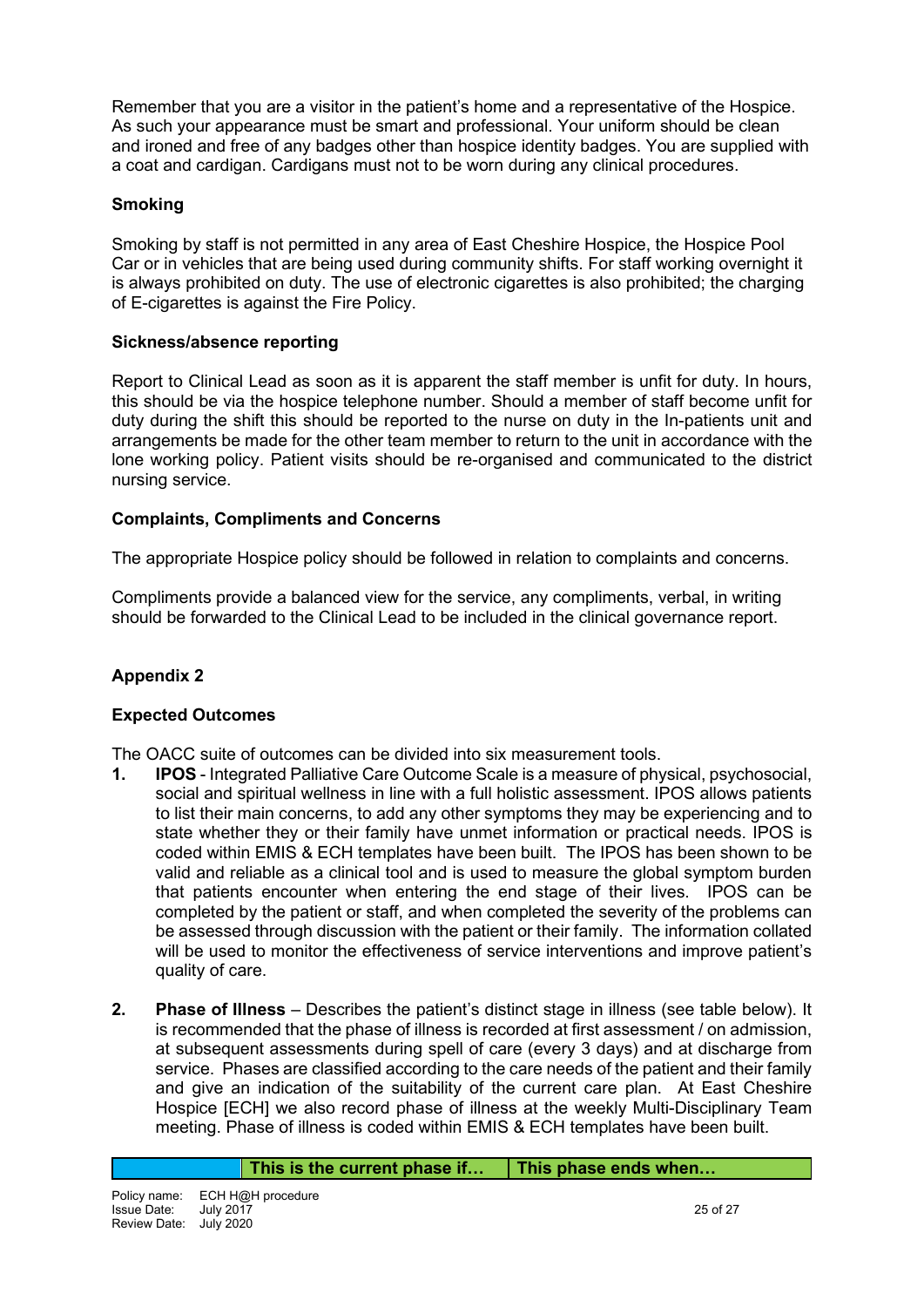| <b>Stable</b>        | Patient's problems & symptoms<br>are adequately controlled by<br>established plan of care &<br>further interventions to maintain<br>symptom control & quality of life<br>have been planned & family /<br>carer situation is relatively stable<br>& no new issues are apparent.                                                                                                                                     | The needs of the patient $& /$ or family<br>/ carer increase, requiring changes to<br>the existing plan of care.                                                                                                                                                                                                                                                                |
|----------------------|--------------------------------------------------------------------------------------------------------------------------------------------------------------------------------------------------------------------------------------------------------------------------------------------------------------------------------------------------------------------------------------------------------------------|---------------------------------------------------------------------------------------------------------------------------------------------------------------------------------------------------------------------------------------------------------------------------------------------------------------------------------------------------------------------------------|
| <b>Unstable</b>      | An urgent change in the plan of<br>care or emergency treatment is<br>required <b>because</b> the patient<br>experiences a new problem that<br>was not anticipated in the<br>existing plan of care & / or rapid<br>increase in the severity of a<br>current problem $\&\ /$ or family<br>/carer circumstances change<br>suddenly impacting on patient<br>care.                                                      | The new plan of care is in place, it<br>has been reviewed & no further<br>changes to the care plan are<br>required. This does not necessarily<br>mean that the symptom / crisis has<br>fully resolved but there is a clear<br>diagnosis & plan of care (i.e. patient<br>is stable or deteriorating) $\&\ /$ or death<br>is likely within days (i.e. patient is<br>now dying).   |
| <b>Deteriorating</b> | The care plan is addressing<br>anticipated needs, but requires<br>periodic review, because the<br>patient's overall functional status<br>is declining $\&$ the patient<br>experiences a gradual<br>worsening of existing problem(s)<br>& / or the patient experiences a<br>new, but anticipated, problem &/<br>or the family / carer experience<br>gradual worsening distress that<br>impacts on the patient care. | Patient condition plateaus (i.e. patient<br>is now stable) $\&$ / or urgent change in<br>the care plan or emergency treatment<br>& / or family / carers experience a<br>sudden change in their situation that<br>impacts on patient care, & urgent<br>intervention is required (i.e. patient is<br>now unstable) or death is likely within<br>days (i.e. patient is now dying). |
| <b>Dying</b>         | Dying: death is likely within days.                                                                                                                                                                                                                                                                                                                                                                                | Patient dies or patient condition<br>changes & death is no longer likely<br>within days (i.e. patient is now stable<br>& / or deteriorating).                                                                                                                                                                                                                                   |
| <b>Deceased</b>      | The patient has died;<br>bereavement support provided<br>to family / carers is documented<br>in the deceased patients clinical<br>record.                                                                                                                                                                                                                                                                          | Case is closed.                                                                                                                                                                                                                                                                                                                                                                 |

The phase of illness provides a clinical indication of the level of care required dependant on the stage of illness the patient is currently at. The information obtained from the measure helps ensure the care plan is modified to incorporate the needs of the family and the patient. During the triage process the phase of illness can help with prioritising the allocation of resources.

**3. Australia-modified Karnofsky Performance Status [AKPS]** – This is currently coded and used as part of the admission procedure to ECH to determine performance status of patient. AKPS is coded within EMIS & templates have been built. The overall performance status is assessed in three dimensions: activity, work and self-care and provides basic information on overall functional status thus giving an indication of the resources required to care for the patient. The AKPS will be used as an aid for prognostication and discharge planning if required.